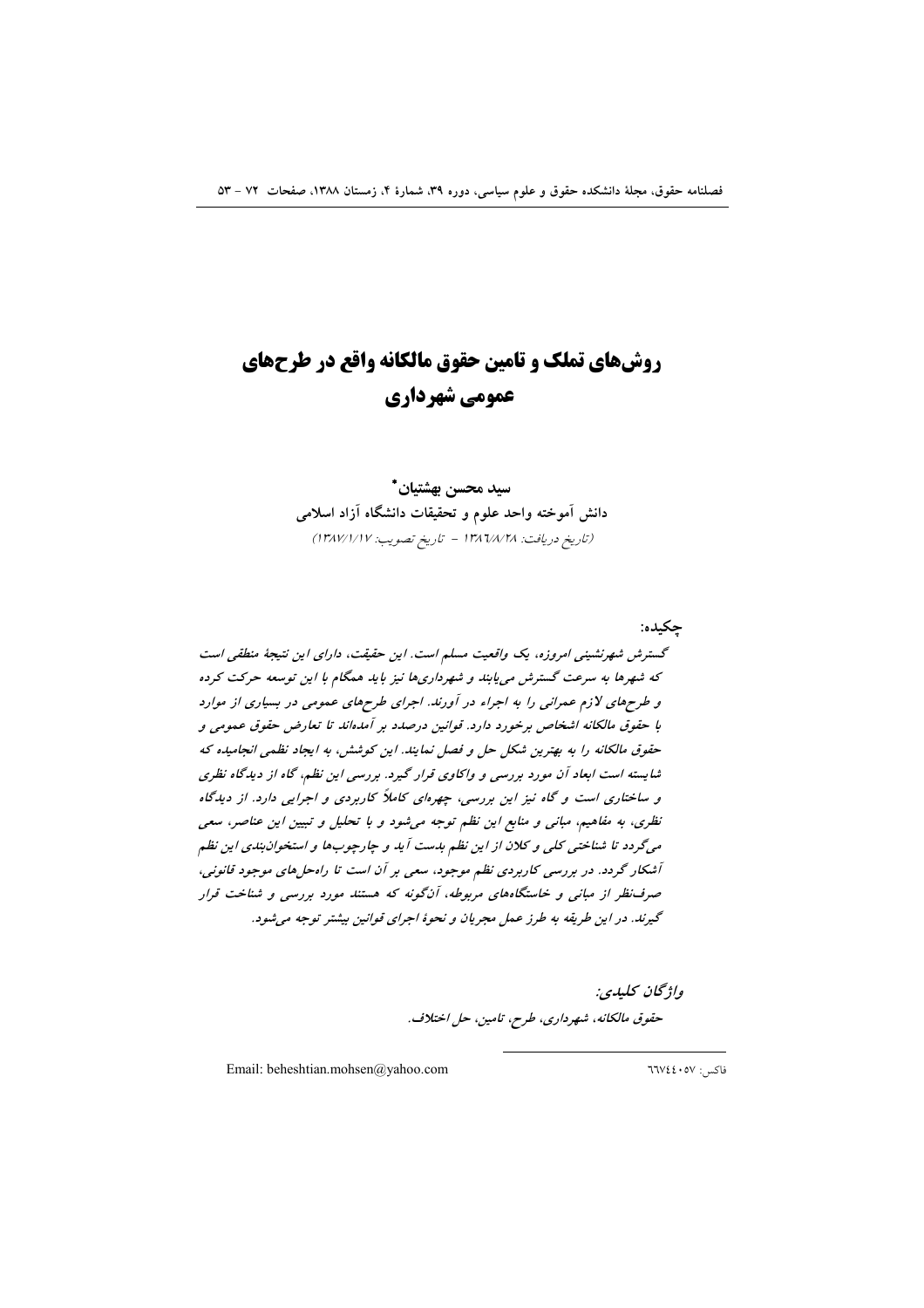#### مقدمه

در صورتی که برای اجرای طرحی، سلب حقوق مالکانه اشخاص لازم باشد، در این صورت با این سوال مواجه خواهیم بود که با فرض لزوم تامین حقوق مالکانه، که البته به عنوان یک اصل در حقوق ما پذیرفته شده است، روش یا روشهای سلب این حقوق و انتقال آنها به دستگاه مجری طرح، یعنی شهرداری چیست.

فرض اول میتواند این باشد که دستگاه مجری طرح، یعنی شهرداری نیز، همانند سایر كساني كه متقاضى انتقال حقوق مالكانه شخص به خود مىباشند با صاحب حق وارد مذاكره شده و از طریق گفتگو و با توافق و تراضی، این حقوق به او منتقل گردد. مع هذا این امکان وجود دارد که شهرداری نتواند با مذاکره و گفتگو، رضایت دارنده حق را به انتقال حق خود به شهرداری جلب نماید؛ از طرفی اجرای طرح نیز برای تامین منافع عمومی و یا دفع ضررهای موجود، ضروری است. در چنین حالتی، فرض دومی مطرح میشود. در این فرض شهرداری با استفاده از اهرمهای قانونی موجود و با توسل به روش۵ای تعیین شده قانونی، بر مسندی بالاتر می نشیند و با استفاده از قدرت بدست آمده از قانون، این حقوق را از صاحب آن سلب و به خود انتقال مي دهد.

در این مجال در پی بررسی این موضوع هستیم که در حقوق ایران چه روشهایی برای تامین حقوق مالکانه واقع در محدوده اجرای طرحهای عمومی وجود دارد. آیا فروض یاد شده در قوانین ما پیش بینیشده است یا خیر. به طور کلی در این مختصر برآنیم تا با نظم حاکم بر حقوق مالكانه راجع به اين موضوع آشنا شويم.

#### بند اول: تامين توافقي

تامین توافقی یعنی این که طرفین، که همانا شهرداری و صاحب حقوق مالکانه مورد نظر است با تراضی، نسبت به تملیک و تملک حقوق مالکانه اقدام نمایند. با توجه به قاعده تسليط،' نخستين طريقه انتقال حقوق مالكانه در مورد بحث ما، ميتواند بهرهمندي از عقود مملَّک باشد که با ایجاب و قبول طرفین محقق میگردد. صاحبان حقوق مالکانه می توانند با استفاده از عقودی چون بیع، اجاره، صلح و سایرعقود معین یا غیر معین، حقوق مالکانه خود را اعم از حق مالکیت، حق انتفاع، حق ارتفاق، حق زارعانه و... به شهرداری به عنوان دستگاه مجرى طرح انتقال دهند.

١. براي ديدن مستندات اين قاعده ر.ك به: طوسي، ابوجعفر محمد بـن الحـسن بـن علـى: المبـسوط فـي فقـه الاماميـه، ج ٣، ص ٣٧٢.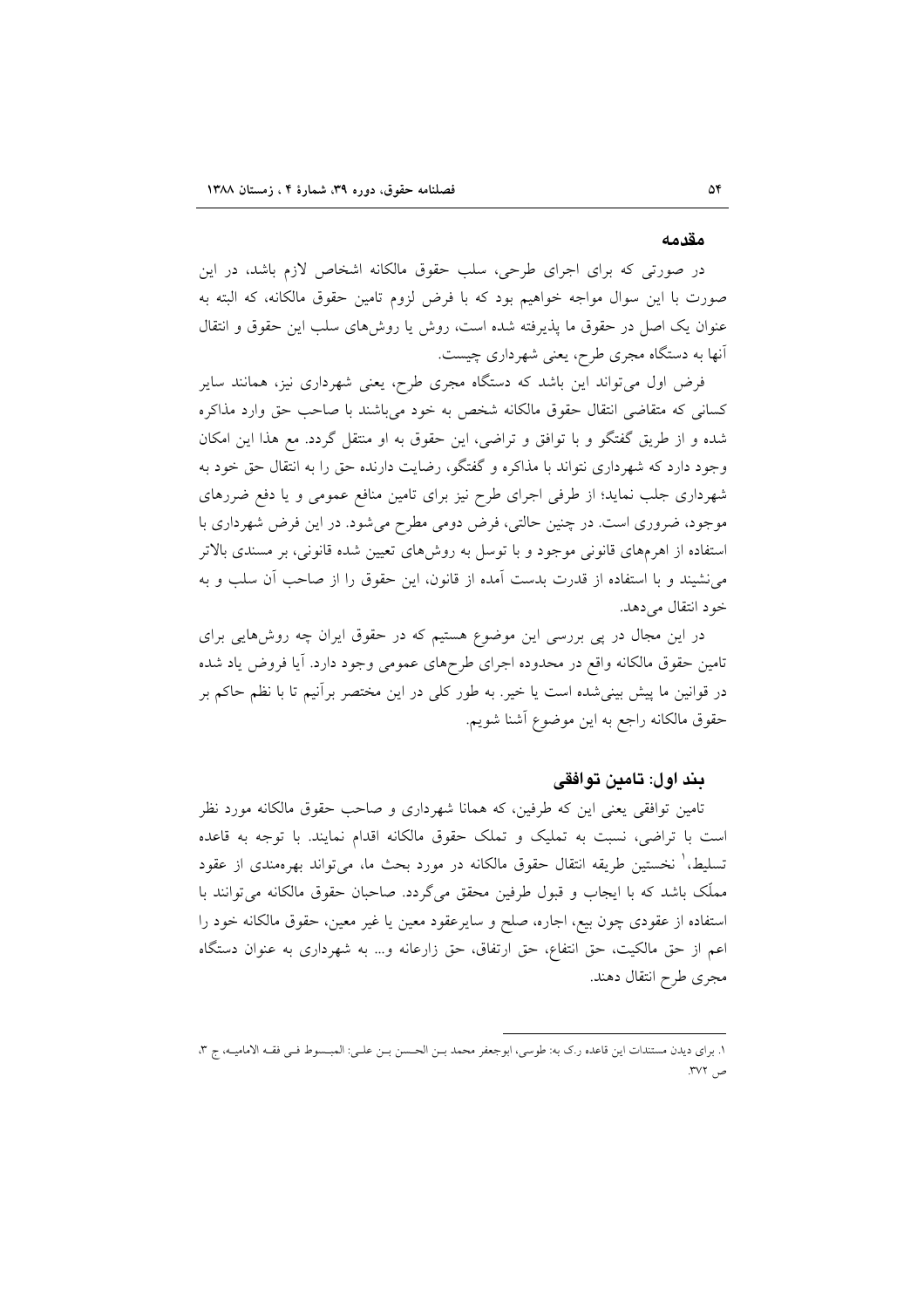از توجه به مواد لایحه قانونی نحوهٔ خرید و تملک اراضی و املاک برای اجرای برنامههای عمومی، عمرانی و نظامی دولت مصوب ۱۳۵۸ این نتیجه به دست می آید که تامین توافقی حقوق مالکانه، اولی و ارجح براستفاده از طرق دیگر است؛ لذا چنانچه زمینه و بستر توافق مهیا باشد، شهر داری باید برای تامین حقوق مالکانه از این طریقه استفاده کند. در ماده واحده قانون نحوهٔ تقویم ابنیه، املاک و اراضی مورد نیاز شهرداریها مصوب ۱۳۷۰ نیز، سیاق عبارت قانون گذار، مفید این معناست که شهرداری باید در انجام توافق و تراضی با صاحبان حقوق مالکانه، مساعی لازم را به کار گیرد. مقنن در این قانون آورده: «در کلیه قوانین و مقرراتی که شهرداریها مجاز به تملک ابنیه، املاک و اراضی قانونی مردم می باشند در صورت عدم توافق بین شهرداری و مالک، قیمت ابنیه، املاک و اراضی بایستی به قیمت روز تقویم و پرداخت شود... ».

با این وجود، متاسفانه شهرداریها، شرایط لازم برای توافق را فراهم نمی سازند و به طرق مختلف سعی میکنند که صاحبان حقوق مالکانه را در وضعیتی قرار دهند که أنها مجبور شوند به خواستههای شهرداری، به ویژه قیمت تعیین شده از طرف شهرداری، تن در دهند و چنانچه شهرداری با مقاومتی در این خصوص مواجه شود، سعی میکند تا با استفاده از اهرمهای قانونی که معمولاً به تامین عادلانه حقوق مالکانه نمی انجامد متوسل شود. در برخی از کشورها شهرداری، هنگامی که می خواهد زمینی را خریداری کند، مبلغی را پیشنهاد می کند که مالک با اّن موافقت میکند. این پیشنهاد ممکن است حتی دو برابر ارزش واقعی ملک باشد. علاوه بر این، غرامت دیگری نیز بابت مخارج، عایدی از دست رفته و غیره نیز پرداخت میشود (قریب، ۱۳۸۰. ص ۲۸).

به هر صورت قوانین ما، طریقه توافقی تامین حقوق مالکانه را قبل از به کار بستن طریقه غیرتوافقی، توصیه می نماید. حتی شاید بتوان گفت چنانچه شهرداری، برای تملک حقوق مالکانه، طریقه توافقی را محک نزند، اقدام شهرداری در استفاده مستقیم از طرق غیر توافقی با اشكال قانوني مواجه باشد.

وقتی سخن از توافق می کنیم، این توافق می تواند ناظر به دو مرحله مجزا از یکدیگر باشد. گاهی در قیمت حقوق مورد نظر، توافق میگردد اما در انتقال آن توافقی صورت نمی پذیرد، بنابراين توافق در قيمت و توافق در انتقال اين حقوق، در دو قسمت جداگانه قابل بحث می باشند. از طرفی، وقتی صحبت از توافق است توافق به این معنا نیست که دستگاه اجرایی از

١. منبعد براي ذكر اين قانون از حروف اختصاري ل.ق.ن.خ استفاده خواهد شد.

٢. منبعد براى ذكر اين ماده واحده از حروف اختصارى ق.ن.ت.ش استفاده خواهد شد.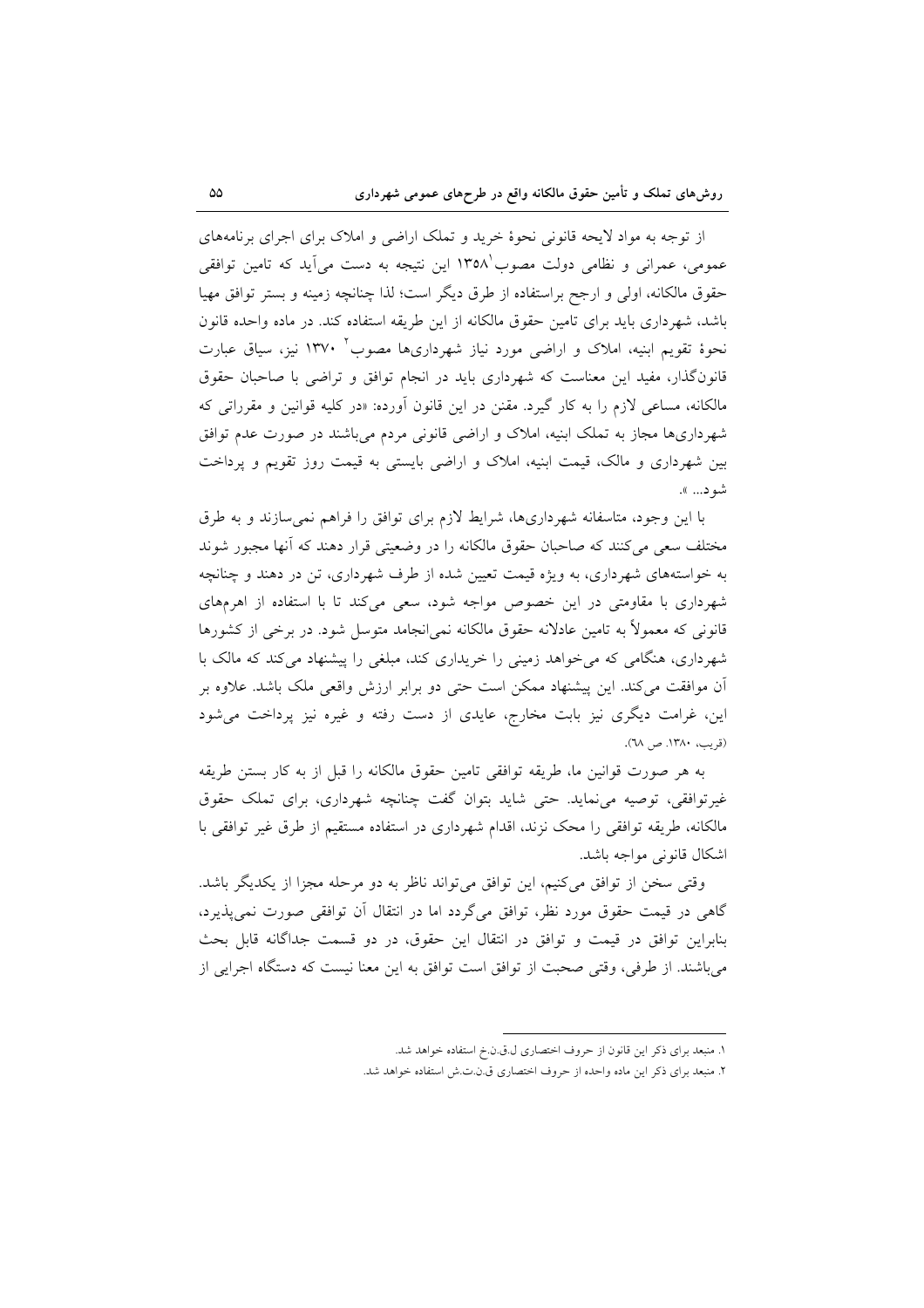هر حیث آزادی عمل در توافق داشته باشد. رعایت ضوابط و شرایطی ضروری است که شايسته است مورد بحث قرار گيرند. متعاقباً موارد توافق و شرايط توافق را بررسي مي كنيم.

#### الف: موارد توافق

با توجه به قوانین خاص راجع به اجرای طرحهای عمرانی توسط شهرداری، می توان گفت که مقنن، توافق در قیمت حقوق مالکانه و توافق در انتقال این حقوق را، به صورت دو امر مستقل در نظر گرفته و در خصوص هـر یک از این دو مقوله، مقرراتی وضع نموده است. ما نیز این دو مورد را جداگانه بررسی می نماییم.

#### ١- توافق در قىمت

از مقررات مربوطه این طور استنباط میشود که شهرداری و صاحب حقوق مالکانه میتوانند در خصوص قیمت و ارزش حقوق واقع در طرح شهرداری، با یکدیگر توافق و تراضی نمایند. دارندگان حقوق مالکانه، به صورت معمول برای توافق در قیمت دارای محدودیتی نمیباشند اما در ارتباط با شهرداری این سوال مطرح میشود که آیا شهرداری میتواند راساً نسبت به تعیین قیمت و توافق با صاحب حق اقدام نماید، یا این که در این خصوص محدوديتهايي وجود دارد.

در پاسخ به سوال فوق الذکر میتوان گفت، اصولاً شهرداری برای توافق در خصوص قیمت حقوق مالکانه واقع در طرح دارای اختیار است. در ماده واحده ق.ن.ت.ش، گفته شده که در صورت عدم توافق بین شهرداری و مالک در خصوص قیمت، قیمت توسط هیاتی از کارشناسان رسمی دادگستری تعیین می شود. همچنین در ماده ۳ ل.ق.ن.خ آمده است که: «بهای عادله اراضي، ابنيه، مستحدثاث، تاسيسات و ساير حقوق و خسارات وارده از طريق توافق بين دستگاه اجرایی و مالک یا مالکین و صاحبان حقوق تعیین می گردد».

برخی در تایید مطلب بالا گفتهاند، بهای عادله اراضی، ابنیه و… لزوماً از طریق توافق بین دستگاه اجرایی و مالک یا مالکان و صاحبان حقوق تعیین میشود و این موضوع را به عنوان يک اصل دانسته و عدم رعايت آن را استثنايي دانستهاند (صالحي، ١٣٨٣، ص ٤٢).

هر چند به شرح بالا، شهرداری در تعیین قیمت و توافق با دارنده حق، اصولاً آزاد است، اما محدودیتهایی نیز برای توافق در قیمت وجود دارد. به طور مثال در تبصره ۱ ماده ۳ ل.ق.ن.خ آمده است که: «در صورت توافق در مورد بهای عادله، هر گاه مبلغ مورد معامله یا خسارت هر یک از مالکین بیش از یک میلیون ریال نباشد، دستگاه اجرایی می تواند راساً نسبت به خرید ملک و یرداخت خسارت اقدام نماید و هر گاه مبلغ مورد معامله یا خسارت هر یک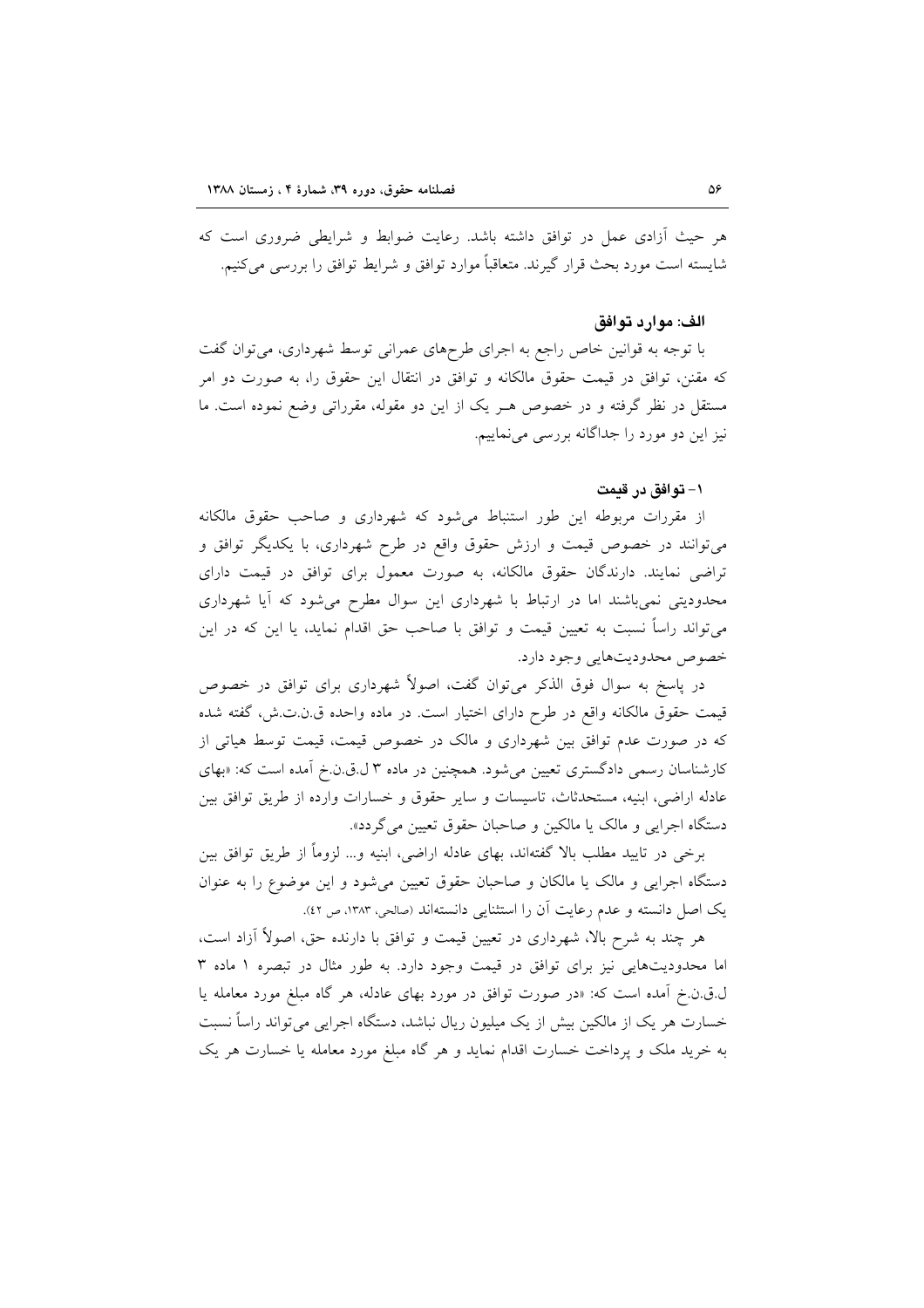از مالکین، بیش از یک میلیون ریال باشد، بهای خرید ملک یا میزان خسارت و انجام معامله باید به تصویب هیات مقرر در ماده ۷۱ قانون محاسبات عمومی و در مورد شهرداریها به تصویب انجمن شهر برسد». ملاحظه میشود که در تبصره مزبور، مقنن توافق تا مبلغ معینی را در حدود صلاحیت شهرداری دانسته است و چنانچه مبلغ توافق شده، بیش از رقم مشخص شده در تبصره مزبور باشد، تصویب شورای شهر نیز ضروری است ٔ؛ ولی به هر صورت آنچه مسلم است این است که تعیین قیمت می تواند از طریق توافق با مالک تعیین شود و نیازی به رعايت تشريفات خاصي يا كسب نظريه كارشناس رسمي دادگستري نيست.

ناگفته نماند چنانچه در خصوص قیمت، میان شهرداری و شخص دارنده حق، توافقی گردد، طبق قانون، این توافق صرفاً تا مدت مشخص دارای اعتبار است و بعد از گذشت این مدت، توافق انجام شده منتفى شده محسوب خواهد شد. تبصره ٢ ماده ٣ ل.ق.ن.خ مقرر داشته: «در صورت حصول توافق، دستگاه اجرایی موظف است حداکثر ظرف سه ماه، نسبت به خرید ملک و پرداخت حقوق یا خسارات اقدام و یا أن که انصراف خود را از خرید و تملک کتباً به مالک یا مالکین اعلام نماید. به هر حال، عدم اقدام به خرید یا اعلام انصراف در مدت مذکور به منزله انصراف است».<sup>۲</sup>

۱. شایسته ذکر است که چون در حال حاضر رقم تعیین شده در تبصره مزبور، رقم قابل توجهی نمیباشد و قانون نیز تاکنون در این خصوص اصلاح نشده است، لذا در عمل شوراهای شهر، اختیار خود در تبصره مزبور را تا حدودی به شهرداریها واگذار میکنند. به طور مثال شورای شهر تهران در ماده ۵ مصوبه هفدمین جلسه خود به تاریخ ۱۳۷۸/٤/۸ مقرر کرده است که: «در اجرای تبصره ۱ ماده ۳ ل.ق.ن.خ، تصویب نهایی خرید ملک یا میزان خسارت و انجام معامله که بهای آن بیش از یک میلیون ریال است به طرق ذیل انجام می(پذیرد: الف: خرید ملک یا میزان خسارت و انجام معامله با وزارتخانهها، موسسات و شرکتهای دولتی، بانکها و موسسات و نهادهای عمومی غیردولتی موضوع تبصره ذیل ماده پنج قانون محاسبات عمومی که مبلغ اّن بیش از یک میلیون ریال باشد با تصویب نهایی شهرداری تهران انجام خواهد شد. ب: بهای خرید ملک یا میزان خسارت و انجام معامله با اشخاص حقیقی یا حقوقی مستثنی از بند الف که بهای آن تا یک میلیارد ریال باشد با تصویب نهایی شهردار تهران خواهد بود. تبصره: شهردار تهران می[تواند اختیار فوق را به مسوولیت خود به هر یک از معاونین و به موجب حکم کتبی واگذار نماید...». ملاحظه می شود که به موجب مصوبه فوقالذکر، اختیار شورای شهر در تبصره ۱ ماده ۳ ل.ق.ن.خ به شهرداری واگذار گردیده است. همچنین لازم به ذکر است به موجب مصوبات بعدی شورای شهر تهران، رقم مزبور تغییر نموده است.

۲. شایسته تاکید است که منظور از توافق در تبصره ۲ ماده ۳ ق.ن.خ، توافق در قیمت است نه انجام معامله؛ لذا چنانچه در خصوص انتقال حقوق مالكانه، توافقي ميان شهرداري و دارنده حق صورت پذيرد، پس از گذشت مدت سه ماه، معامله مزبور منتفی نیست و خدشه به معامله انجام شده، تابع قواعد عمومی قراردادهاست.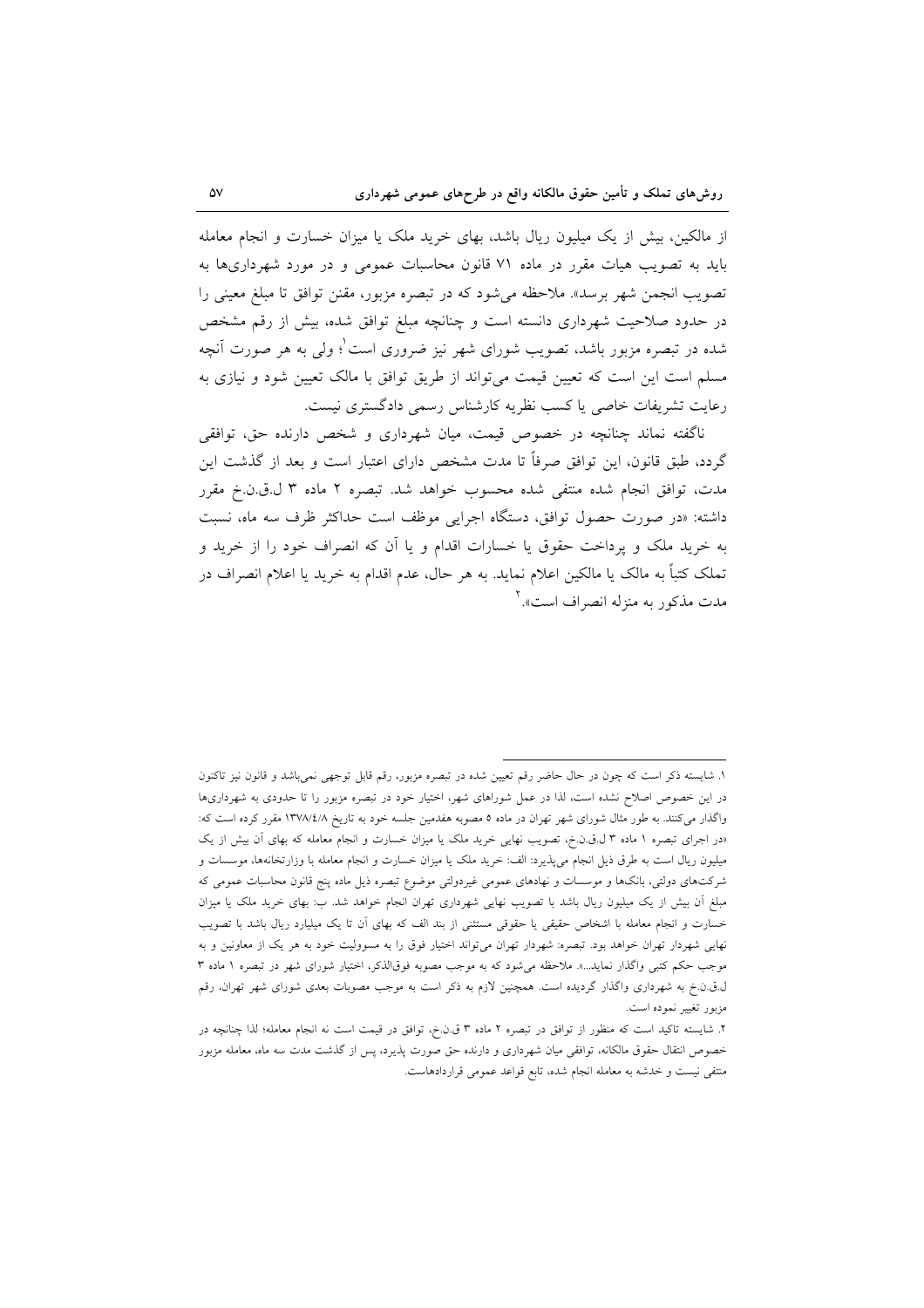#### ٢- توافق در انتقال

ماده ۸ ل.ق.ن.خ، بیانگر نحوه عمل دستگاه اجرایی در مواردی است که صاحب حقوق مالکانه از انتقال حقوق خود به دستگاه اجرایی استنکاف نموده یا این که به دلایلی امکان و توانایی انتقال حقوق خود را ندارد. همانطور که سابقاً دیدیم، قانونگذار در ماده ۳ قانون یاد شده، در مورد تعیین قیمت، صراحتاً اصل را بر توافق و تراضی قرار داده است. در ماده ۸ قانون مورد بحث نیز، هر چند به این اصل تصریح نشده است ولی میتوان گفت قانون گذار، نقل و انتقال یا به تعبیری تملیک و تملک حقوق مالکانه را ابتداء به ساکن، مبتنی بر توافق دانسته و توافق دستگاه اجرایی و صاحب حق را بدون لزوم دخالت مراجع دیگری، امکانپذیر دانسته است. لذا بنابر اصل فوق الذكر، ايجاب و قبول معامله از سوى شهردارى و صاحب حق، به عمل آمده و در قانون مرجع دیگری در بدو امر، جهت جاری نمودن صیغه عقد در نظر گرفته نشده است. مع هذا چنانچه با وصف تعیین توافقی قیمت، صاحب حق، از انتقال حق خود به دستگاه اجرایی خودداری نماید، انتقال حق به صورت غیر توافقی انجام خواهد شد که موضوع مباحث اًتى است.

ناگفته نماند که شهرداری در انجام معامله برای انتقال حقوق مالکانه، الزامی به تبعیت از اّیین نامه معاملات شهرداری نیز ندارد. در اّیین نامه معاملات، اصولاً رعایت تشریفات مناقصه یا مزایده ضروری است.' در مورد اجرای طرحهای عمومی، اجرای این آیین نامه منتفی است، چه این که شهرداری مجبور است طرح را در محدوده تعیین شده اجراء کند و لذا موضوع خرید ارزانتر یا مناسب تر با اجرای تشریفات مناقصه، معنا ندارد.

#### ب: شرايط توافق

هر چند شهرداری، در زمان اجرای طرح، اصولاً در انجام توافق با صاحبان حقوق مالکانه دارای اختیار و صلاحیت است، با این حال باید دانست که روی آوردن به اجرای طرح و توافق با صاحبان حقوق مالكانه واقع در محدوده اجراى طرح، منوط به فراهم بودن شرايطى می باشد که ذیلاً به بررسی آنها می یردازیم.<sup>۲</sup>

١. رک به: أئين نامه معاملات مالي شهرداريها مصوب ١٣٤٦ وآئين نامه معاملات شهرداري تهران مصوب ١٣٥٥. ۲. ناگفته نماند شرایطی که در این جا از آن بحث میگردد، شرایطی است که در تامین غیر توافقی حقـوق مالکانــه هــم بایــد وجود داشته باشد و با اَوردن این شرایط در این جا، مستغنی از طرح مجدد اَنها در مورد تامین غیـر تـوافقی حقـوق مالکانــه، خواهيم بود.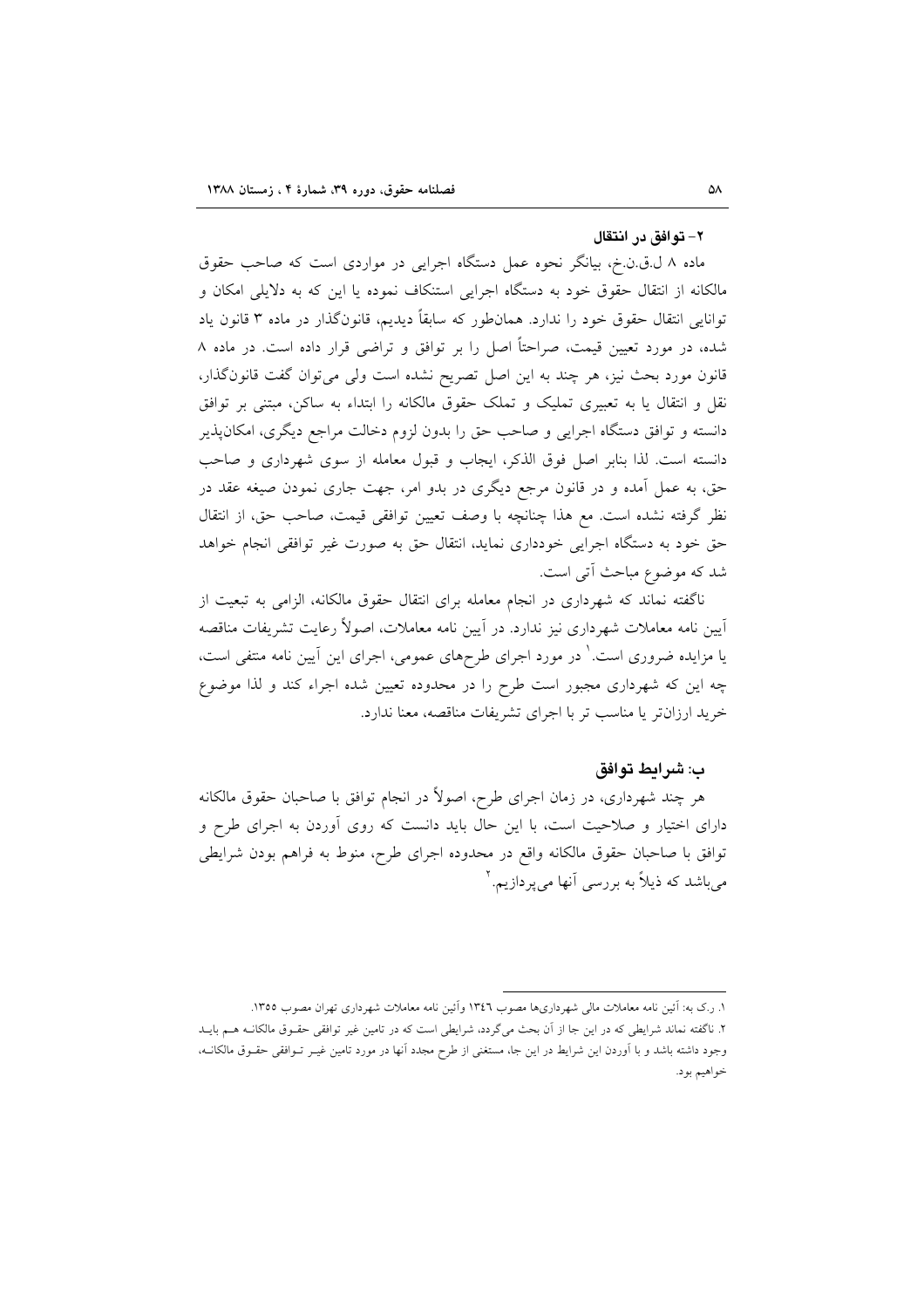#### ۱- وجود اعتبار

لزوم وجود اعتبار، به عنوان یکی از شرایط روی آوردن به اجرای طرح توسط دستگاه اجرایی به حدی بوده که مقنن در اولین ماده ل.ق.ن.خ به آن اشاره نموده است. در این ماده شرط استفاده دستگاه اجرایی از مقررات این قانون، تامین اعتبار لازم برای تامین حقوق مالکانه مىباشد.

شرط فوق الذکر از این جهت دارای اهمیت فوقالعادهای است که در صورت عدم وجود اعتبار، حقوق مالكانه اشخاص تامين نخواهد شد و از أن جايبي كه مقنن در موارد سلب حقوق مالکانه، اصولاً یرداخت غرامت و تاوان را پیش بینی کرده است و برای حقوق مالکانه اشخاص احترام خاصی قایل شده است، هر گونه اقدام دستگاه اجرایی برای سلب حقوق مالکانه، قبل از تامين اعتبار لازم را غير قابل قبول ينداشته است.

#### ۲– وجود مجوزهای لازم

برای این که شهرداری بتواند با دارنده حق مالکانه توافقی ترتیب دهد، علاوه بر لزوم وجود اعتبار، بايد مجوزها و مصوبات خاصي نيز وجود داشته باشد.

یکی از این مجوزها، لزوم وجود طرح مصوب است. در خصوص معنای طرح در بخش اول سخن گفته شد. در این جا بر این نکته تاکید مـیکنیم که طرح مربوطه باید به تایید مقام ذیصلاح رسیده باشد. بدیهی است طرحهای مربوطه باید در کاربریهای قابل انطباق و توسط دستگاه ذیریط اجراء شوند. ۱

یکی دیگر از مجوزهای لازم برای انجام توافق با صاحب حقوق مالکانه، مجوز و مصوبهٔ مذکور در تبصره ۱ ماده ۳ ل.ق.ن.خ است که قبلاً به آن اشاره شد.

۱. هیات عمومی دیوان عدالت اداری در رای شماره ۱۵۹– ۱۳۷۱/۸/۹، تملک ملکی را که دارای کاربری آموزشی بوده، توسط شهرداری غیر قانونی اعلام داشته است. در این رای میخوانیم: «نظر به اینکه مستفاد از قانون اراضی شهری و آیین نامه اجرایی آن که مستند و اساس تملک قرار گرفته، اقدامات تملیکی برمبنای طرح تفصیلی شهر و کاربری زمین حسب مورد در محدوده و قالب وظایف قانونی سازمانهای ذیربط مجباز میباشد؛ علیهذا دادنامه شماره ٢٨٦ مورخ ١٣٦٠/٥/١٩ شعبه دهم دیوان عدالت مشعر بر عدم جواز تملک پلاکهای موصوف توسط شهرداری، با توجه به این که دارای کاربری فضای سبز، ورزشی، فرهنگی و مرتبط با احتیاجات و طرح مصوب ادارات آموزش و پرورش و ارشاد اسلامی بوده موافق اصول و موازین قانونی تشخیص داده می شود. این رای به استناد قسمت اخیر ماده ۲۰ قانون دیوان عدالت اداری برای شعب دیوان و سایر مراجع مربوطه در موارد مشابه لازم الاتباع است».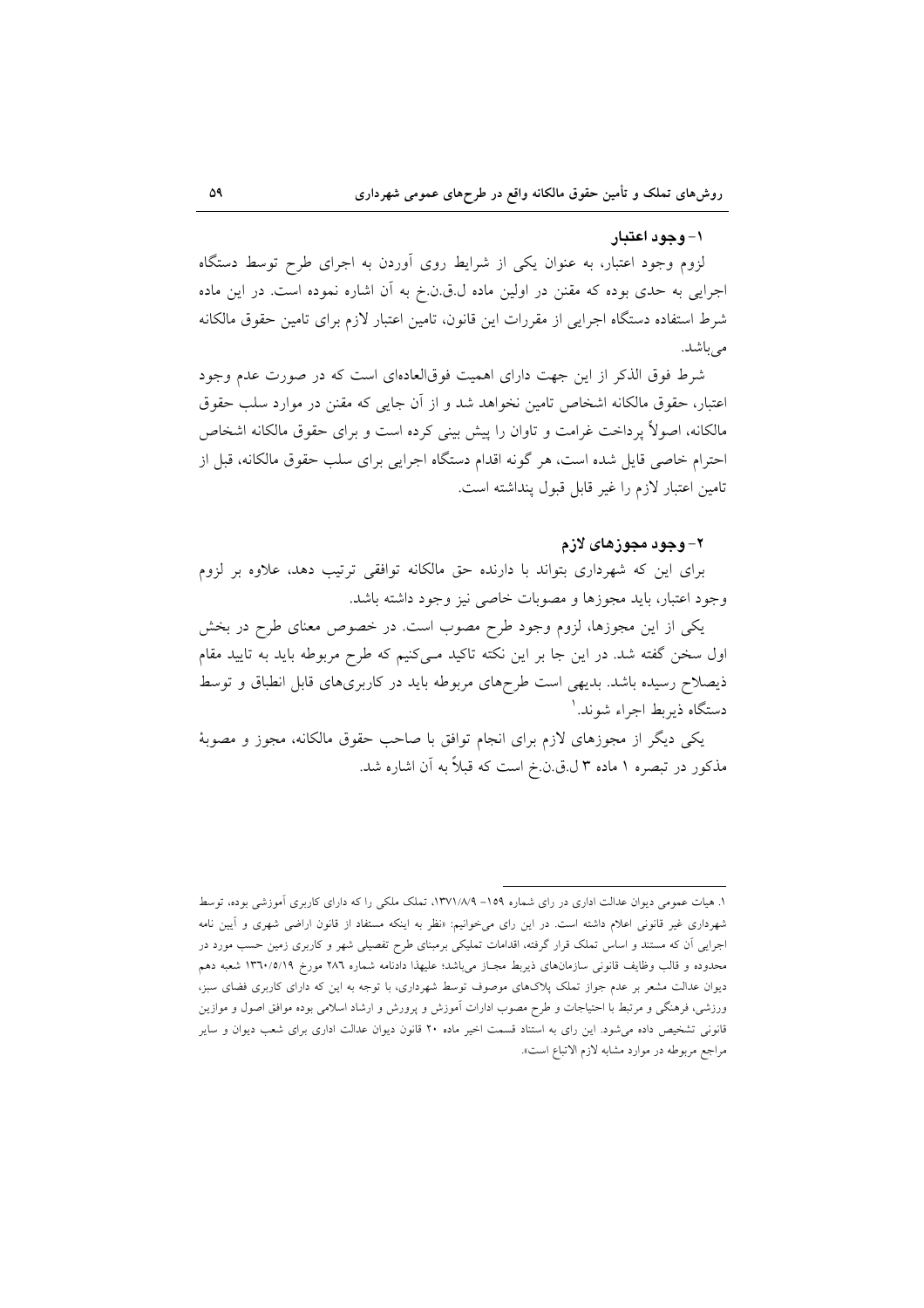#### يند دو م: تامين غير توافقي

تامین غیر توافقی را به تامین قهری یا اجباری نیز تعبیر کردهاند. در واقع هنگامی که سخن از تملک حقوق مالکانه توسط شهرداری جهت اجرای طرح گفته میشود، به صورت معمول، این معنا به ذهن متبادر میشود. قبلاً نیز اشاره کردیم چنانچه اجرای طرح، ملازمه با سلب حقوق مالکانه داشته باشد، معنای نزدیک تر به ذهن از سلب، همانا سلب غیر توافقی یا قهری است.

واقعیت این است که اجرای طرحهای عمومی را نمی توان به دلیل عدم رضایت دارنده حقوق مالکانه به انتقال حق خود به شهرداری، معطل گذاشت. بر این اساس قانون گذار ضمن تاکید بر اصل توافق و تراضی میان شهرداری و صاحبان حقوق مالکانه، بنا به ضرورت و از باب قاعده لاضرر ْ، سلب اجباري و قهري حقوق مالكانه و انتقال أن به شهرداري را پيش بيني نموده است كه ما در اين جا از آن به عنوان تامين غيرتوافقي ياد ميكنيم.

تملک قهری نه تنها در قانون کشور ما، بلکه در بسیاری از کشورها پذیرفته شده است. به طور مثال در کشور هلند، چنانچه شهرداری برای تکمیل یک طرح نیاز به زمینی داشته باشد و مالک آن زمین، از فروش آن به شهرداری خودداری کند، شهرداری می تواند اقداماتی جهت تصرف زمین انجام دهد (قریب، همان منبع، ص ٦٨). در آمریکا چنانچه صاحب زمین واقع در طرح، علاقهای به انجام معامله و واگذاری زمین از خود نشان ندهد دولت می تواند از حق خود برای تصرف اراضی مورد نیاز مصارف عمومی، استفاده کند. این حق نظیر آن چیزی است که در انگلستان به اّن خرید اجباری (Compulsory Purchase) می گویند با این تفاوت که در انگلستان، تشخیص این که آیا زمین برای کاربری عمومی مناسب است یا نه، مستلزم بررسی آن از طرف قوه مقننه؛ است در حالی که در آمریکا چنین امری از اختیارات قوه قضاییه است. در تمامی سطوح دولتی آمریکا یعنی فدرال، ایالت و شهر، می توان از این حق استفاده کرد (احمدی، ۱۳۷۵، صص ٥٤ و ٥٥).

١. اين قاعده از احكام ثانويه فقه اسلامي است. توضيح اين كه احكام از يك ديدگاه به حكم واقعي اولي و حكم واقعي ثانوي تقسیم میشود. حکم واقعی اولی، حکمی است که موضوع أن عنوان اولی چیزهاست و به جهل به واقع و نیز به عوارضی از قبیل اکراه، اضطرار، ضرر، حرج، خطاء، نسیان و عناوین دیگری از این قبیل که عناوین ثانویه نامیده می شوند، مقید نیست، مانند وجوب زکات، حرمت قتل نفس و شرب خمر. اما حکم واقعی ثانوی، حکمی است که موضوع آن به علم و جهل مقید نیست ولی به عروض، عناوین ثانوی بر اَن مقید است، از قبیل نفی احکام ضرری، حرجی، اکراهی، اضطراری و غیر ذلک. ر.ک به: گرجی، ابوالقاسم: مقالات حقوقی، ج ۲، ص ۲۸٦. همچنین برای دیدن مستندات این قاعده ر.ک به: انصاری، شیخ مرتضى: مكاسب، ج ٣، رساله في قاعده نفي الضرر، ص ٢٠٢ .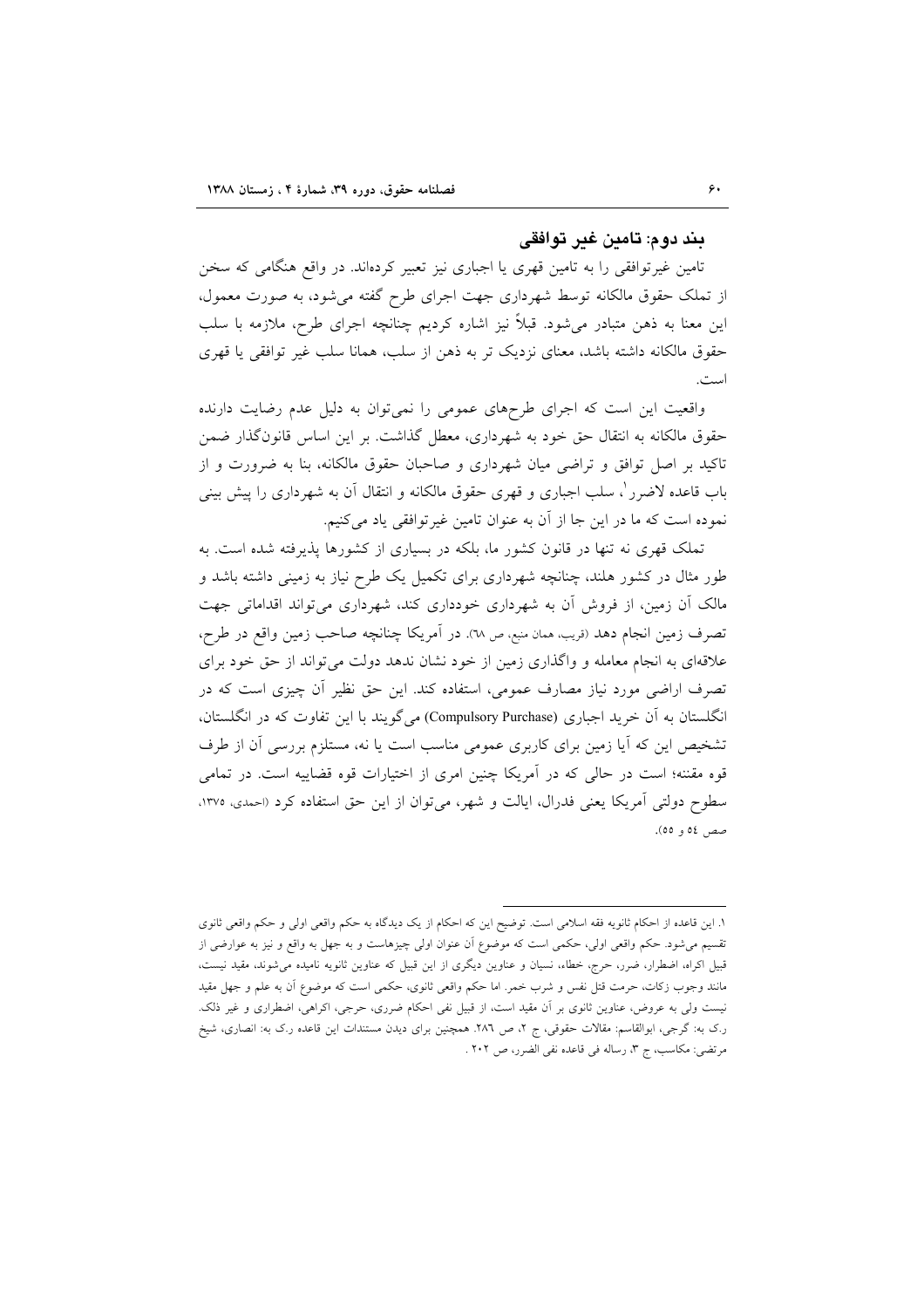اینک صرف نظر از مبانی مقررات موجود در خصوص تامین غیر توافقی، درصدد هستیم تا مقررات موجود در خصوص تامین غیر توافقی حقوق مالکانه را مورد بررسی قرار دهیم. آنچه در بدو امر به نظر می رسد این است که در تامین غیر توافقی، قاعدهای وجود دارد که به صورت معمول در تامین غیر توافقی از این قاعده پیروی میشود. در کنار این قاعده، با مواردی مواجه میشویم که چهرهای استثنایی دارند و در موارد خاصی از آنها پیروی می شود. ابتداء قاعده و سپس استثنائات را بررسی می کنیم.

#### الف: قاعده

أنچه از مجموع مقررات جاری حاکم بر نحوه اجرای طرحهای عمومی توسط شهرداری استحصال و استنباط می شود این است که راهحلی برای تامین غیر توافقی حقوق مالکانه به عنوان اصل و قاعده وجود دارد که شهرداری برای تامین غیر توافقی این حقوق، اصولاً باید از آن پیروی کند. این اصل مستنبط از مواد ٤ و ٨ ل. ق. ن. خ است.

در مواد یاد شده، دو موضوع، مورد حکم قرار گرفته است؛ با این توضیح که در یک ماده، به مساله عدم توافق شهرداری و صاحب حقوق مالکانه در تعیین قیمت پرداخته شده و راهحل قضیه نیز ارایه شده است و در ماده دیگری، به موضوع عدم توافق در واگذاری حقوق مالکانه اشاره شده است و درخصوص نحوه حل و فصل این مشکل ارایه طریق گردیده است. لذا شايسته است اين دو موضوع به صورت جداگانه مورد بحث قرار گيرند.

#### ۱– عدم توافق در قدمت

وقتی می گوییم عدم توافق در قیمت، مراد و منظور ما این است که به دلیل اختلاف نظر بین دارنده حق و شهرداری یا به هر دلیل دیگری، مثل مجهول بودن مالک یا اختلاف در مالکیت و... در خصوص قیمت و ارزش حقوق مالکانه واقع در طرح، توافقی صورت نپذیرد. در چنین حالتی، ما با تعیین قیمت به صورت غیر توافقی و از روی قهر و اجبار مواجه هستیم.

ماده ٤ ل.ق.ن.خ مقرر داشته است كه: «هرگاه نسبت به تعيين بهاى عادله اراضي و ابنيه و تاسیسات و حقوق و خسارات وارده بین دستگاه اجرایی و مالک توافق حاصل نشود، بهای عادله توسط هیاتی مرکب از سه نفر کارشناس رسمی دادگستری تعیین می گردد. کارشناسان يک نفر از طرف دستگاه اجرايي، يک نفر از طرف مالک يا صاحب حق و نفر سوم به انتخاب طرفین و در صورت عدم توافق یا استنکاف، به معرفی دادگاه صالحه محل وقوع ملک انتخاب میشوند. رای اکثریت هیات مزبور قطعی و لازم الاجراست...». در تبصره ۲ همین ماده نیز، راه حل موصوف به موارد دیگری نیز که توافق در قیمت ممکن نیست تسری داده شده و گفته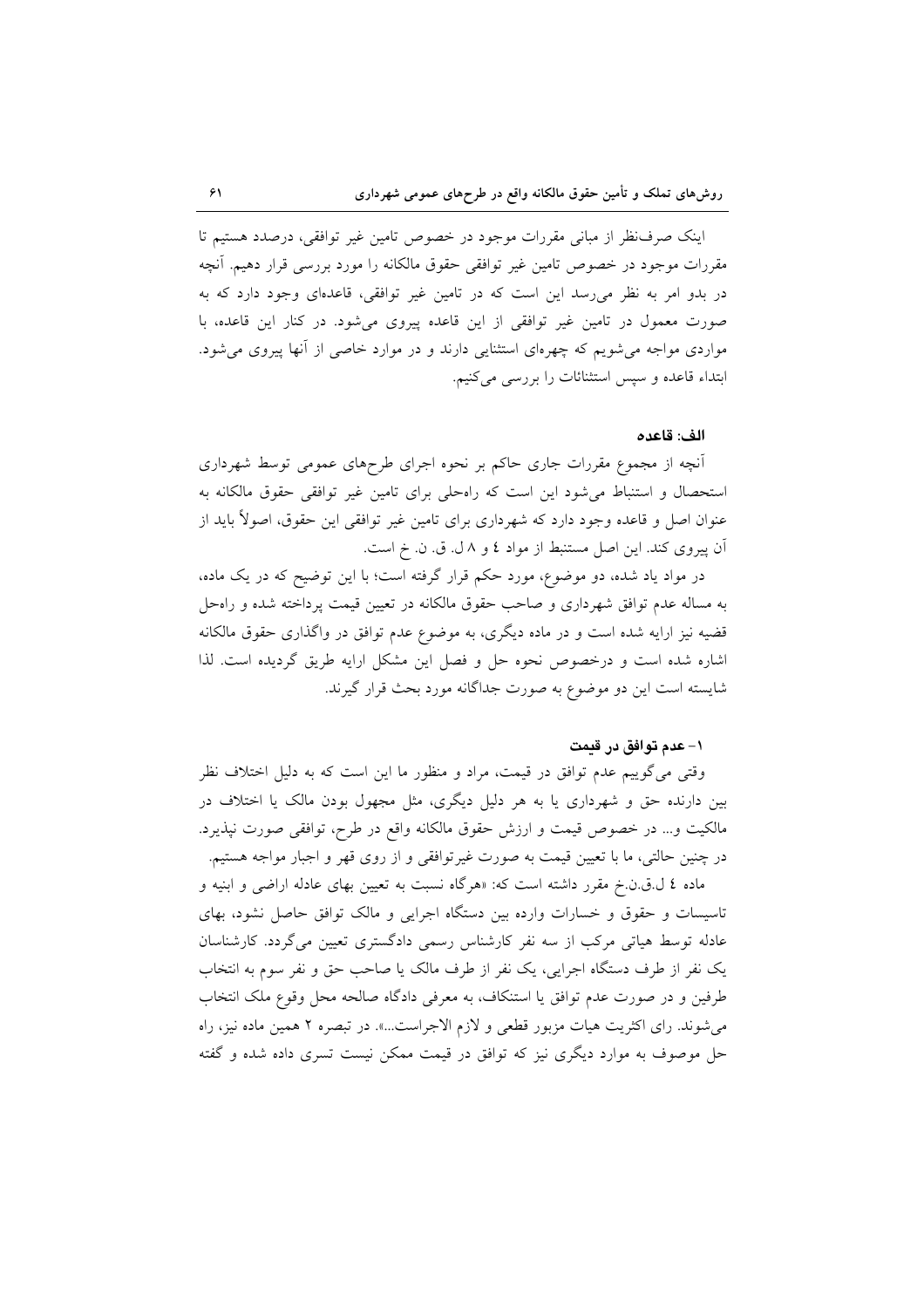شده: «هر گاه مالک یا مالکین، کارشناس خود را حداکثر ظرف یک ماه از تاریخ اعلام دستگاه اجرایی که به یکی از صور ابلاغ کتبی، انتشار در یکی از روزنامههای کثیرالانتشار یا آگهی در محل به اطلاع عموم می رسد، تعیین ننماید و یا به علت مجهول بودن مالک، عدم تکمیل تشریفات ثبتی، عدم حضور سند مالکیت، اختلاف در مالکیت، فوت مالک و موانعی از این قبیل، امکان انتخاب کارشناس میسر نباشد دادگاه صالحه محل وقوع ملک، حداکثر ظرف ١٥ روز از تاریخ مراجعه دستگاه اجرایی به دادگاه، نسبت به تعیین کارشناس اقدام می نماید». همچنین ماده واحده ق.ن.ت.ش در بیان راه حل عدم توافق در تعیین قیمت بیان داشته: «در کلیه قوانین و مقرراتی که شهرداریها مجاز به تملک ابنیه، املاک و اراضی قانونی مردم میباشند در صورت عدم توافق بین شهرداری و مالک، قیمت ابنیه املاک و اراضی بایستی به قيمت روز تقويم و پرداخت شود.

تبصره ۱: قیمت روز توسط هیاتی مرکب از سه نفر کارشناس رسـمی دادگـستری و مـورد وثوق ٰ که یک نفر به انتخاب شهرداری و یک نفر به انتخاب مالک یا صاحب حق و نفـر ســوم به انتخـاب طـرفين مـيباشــد تعيـين خواهــد شــد. راى اكثريـت هيـات مزبـور قطعـى و لازم الاجراست.

تبصره ۲: در صورت عدم توافق در انتخاب کارشناس سوم، دادگاه صالح محل وقوع ملک، اقدام به معرفی کارشناسی خواهد نمود...». و در تبصره ٤ ایــن مــاده واحــده نیــز، عینــأ مراتــب مذکور در تبصره ۲ ماده ٤ ل.ق.ن.خ تکرار شده است.

طبق مواد فوق الذکر و تبصرههای آن، چنانچه به هر دلیلی، در قیمت حق مورد نظر توافقی حاصل نشود از آن جایی که اجرای طرح را نمی توان معطل گذارد، نوبت به تعیـین قیمـت بـه صورت غیر توافقی می رسد. در چنین حالتی، قانون این امکان را پیش بینـی نمـوده اسـت کـه طرفين بتوانند موضوع را از طريق تعيين كارشناسان منتخب و مرضـى الطـرفين فيـصله دهنـد. بنابراین چنانچه به دلیل عدم توافق در قیمت یا به دلایل دیگری همچون اخـتلاف در مالکیـت و... تعیین قیمت، به کارشناسان رسمی دادگستری محـول شـد، کارشناسـان منتخـب بـه جـای

١. ذكر كلمهٔ «مورد وثوق» حشو زايد است. در مذاكرات مجلس در زمان تصويب اين قانون نيز به آن اشاره شده و گفته شده: «... در ارتباط با کارشناسان دادگستری، مصوبهای را داریم و در آن تاکید کردهایم کسانی را که احیاناً مشکلی دارند، مسالهای دارند آنها را به وسیله هیاتی که خود مجلس تصویب کرد، کنار بگذارند و کسانی را که صالح هستند، درستکار هستند و مساله خاصی ندارند آنها را تایید بکنند که کارشان را ادامه بدهند. بنابراین کارشناس دادگستری، کسی است که پروانه کارشناسی|ش را از طریق یک مرجع صالحی دریافت کرده و فرض بر این هست که کارشناس مورد وثوق است. ما وقتی میگوییم قاضی، بگوییم آقا به توسط قاضی که مورد وثوق است. وکیل دادگستری، وکیل دادگستری مورد وثوق. به نظر یک چیز زایدی است. …». با این حال با توجه به نظریه شورای نگهبان مبنی بر این که بدون این قید، تبصره مزبور، خلاف شرع است، این قید توسط مجلس به تبصره یاد شده اضافه گردیده است. رک به: مشروح مذاکرات مجلس شورای اسلامی، روزنامه رسمی، شمارة ١٣٦٢٠.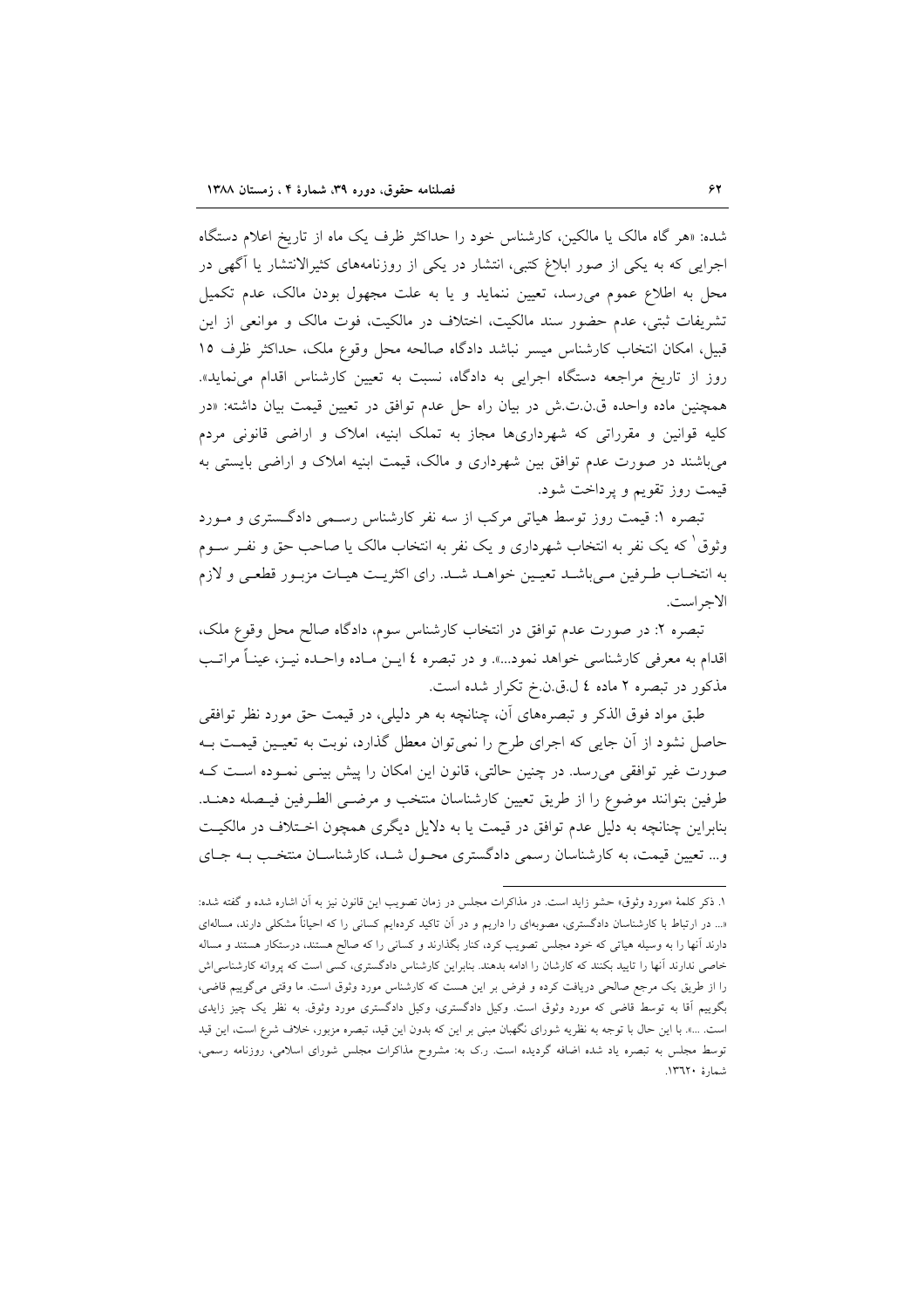طرفین اقدام به تعیین قیمت می نمایند که طبق قسمت اخیـر مـاده مزبـور، رای اکثریـت ایـشان براي طرفين قطعي و لازم الاتباع ميباشد. `

در خصوص تعیین قیمت توسط کارشناسان، این سوال مطرح شده است کـه أیـا در چنــین صورتی، اجرای تبصره ۱ ماده ۳ ل.ق.ن.خ نیز الزامی است یا خیر؟ در پاسخ می توان گفت، تبصره مزبور ناظر بر موردی است که طبق ماده ۳ قانون یاد شده، قیمت با توافق تعیین می شود و در چنین حالتی قانونگذار برای رفع هر گونه شبههای به موجب تبصره مورد بحث، نظـارت مرجع بالاترى را برقرار نموده است. البته برخى به اين نظر انتقاد كردهاند و گفتهاند حسب بنـد ١٤ ماده ٧١ قانون تشكيلات، وظايف و انتخابات شوراهاي اسلامي كشور مصوب ١٣٧٥ تمامي معاملات شهرداری، باید بــه تــصویب شــورای اســلامی شــهر برســد و ایــن بنــد اَخــرین اراده قانون گذار در خصوص موضوع می باشد (کامیار، ۱۳۸۲، ص ۱۳۵).

البته اين نظر صحيح نيست چرا كه بند ياد شده، منـصرف از معـاملات مربـوط بــه انتقـال حقوق مالکانه به شهرداری در راستای اجرای طرحهای عمـومی اسـت و ایـن قبیـل معـاملات دارای احکام خاص خود میباشد.

باید توجه داشت که طبق مواد فوق الاشاره و تبصرههای آن، در صـورتی کـه شـهرداری و صاحب حقوق مالکانه در تعیین کارشناس جهت ارزیابی حقوق مربوطـه نیـز، توافـق ننماینـد. انتخاب كارشناس بنابر قاعده الحاكم ولي الممتنع،<sup>٢</sup> توسط دادگاه صورت خواهد پــذيرفت كــه در خصوص تشریفات مربوطه بعداً سخن خواهیم گفت. به هر صـورت، در تعیـین قیمـت بـه صورت غير توافقي، با توجه به ماده واحده ق.ن.ت.ش كه نسبت به ل.ق.ن.خ موخر محـسوب میشود، بایستی ارزیابی حقوق مالکانه براساس «قیمت روز»<sup>۳</sup> صورت یذیرد.

۱. ماهیت تعیین قیمت توسط کارشناسان را میتوان به داوری تشبیه نمود.

۲. شیخ انصاری در کتاب مکاسب، از جمله کسانی را که امکان دخالت در مال اشخاص دارد، حاکم معرفی میکنـد و مـراد از حاكم را فقيه جامع الشرايط مىداند و مىگويد:" من جمله اولياء التصرف فى مال من لا يستقل بالتصرف فـى مالــه: الحــاكم و المراد منه، الفقيه الجامع لشرايط الفتوى …" و از جمله اختيارات حاكم را با تعبير " ولايــه التــصرف فــي الامــوال و الانفــس"، تصرف در مال و نفس مسلمین میداند. ر. ک به: انصاری، شیخ مرتضی: مکاسب، ج ۳، صـص ۳۰ و ۳۱. همچنـین ر. ک بــه: گرجي، مقالات حقوقي، ج ٢ ، ص ٢٩١ .

۳. در ماده ۵ ل.ق.ن.خ از کلمه «بهای عادله روز» استفاده شده است که به نظر می رسد، منظور همان قیمت روز باشد. مع هذا برخی به نادرست، در مقام تمییز این دو کلمه برآمدهاند و گفتهاند که: «قیمت عادله، قیمتی است که کارشناسان با توجه به ارزش معاملاتی املاک مشخص شده در دفاتر مالیاتی و جز آن تعیین میiمایند. این قیمت ممکن است با قیمت روز انجام معامله مقداری تفاوت داشته باشد در حالی که قیمت روز بهایی است که مطابق معاملات روزمره اشخاص در مناطق مختلف شهر تعیین میگردد». ر.ک به: حیدرنیا دلخوش، تورج: مراحل خرید و تملک اراضی و املاک به وسیله شهرداریها، ماهنامه شهرداریها، ش ٤٦، ص٤٠، به نقل از کامیار، همان منبع، ص ١٣٩. همچنین در تایید این موضوع که در این قبیل موارد، باید قیمت روز پرداخت شود، به رای شماره ۱۱۶– ۱۳۷۲/۷۲۰ هیات عمومی دیوان عدالت اداری مراجعه گردد.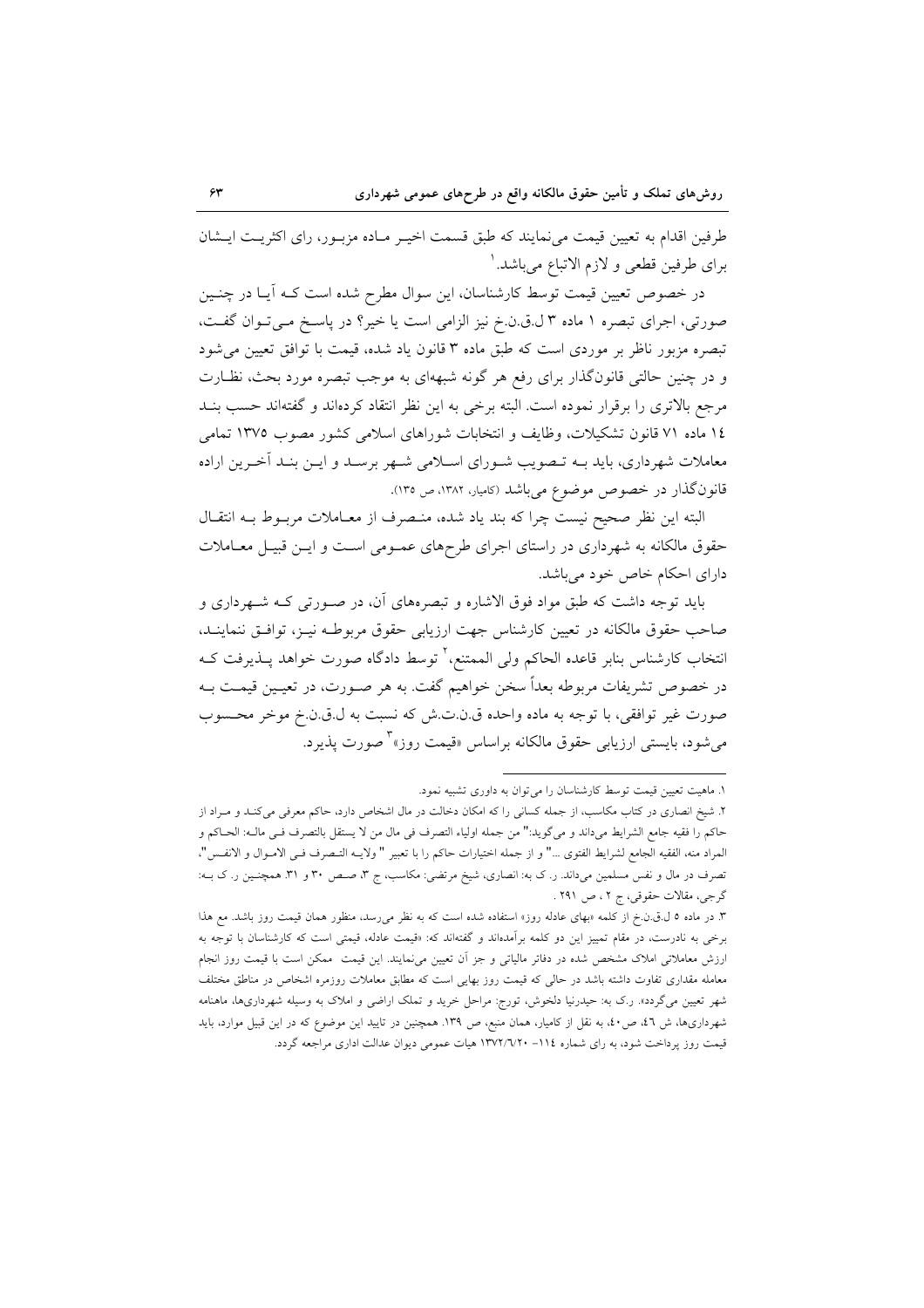#### ۲– عدم توافق در. واگذاری حقوق

عدم توافق در واگذاری حقوق ممکن است در چند حالت روی دهد. یک حالت این است که دارنده حق علیرغم انتخاب کارشناس طبق مباحث قبلی و تعیین قیمت، از واگـذاری حـق خود به شهرداری خودداری می نماید. فرض دیگر این است کـه صـاحب حقـوق مالکانــه، نــه مبادرت به تعیین کارشناس جهت ارزیابی میکند و نه رضایتی به واگذاری حقوق خــود دارد و بالاخره یک حالت نیز این است که به دلایلی همچون اختلاف در مالکیت و… شخص توانایی و امکان تعیین کارشناس یا واگذاری حقوق خود را ندارد.

در موارد فوق الذكر، أن چه روى مى دهد عدم انتقال حقـوق بـه شـهردارى، جهـت ايجـاد امکان اجرای طرح است. بنابراین مقنن برای رفع این مشکل چارهاندیشی نموده و بـه صـورت یک اصل کلی در ماده ۸ ل.ق.ن.خ بیان داشته است: «.... چنانچه مالک ظرف یک ماه از تــاریخ اعلام دستگاه اجرایی به یکی از انحاء مقرر در تبصره ۲ ماده ٤، برای انجام معامله مراجعه نکند یا از انجام معامله به نحوی استنکاف نماید، مراتب برای بار دوم اعلام و پس از انقضاء۱۵ روز مهلت مجدد، ارزش تقویمی ملک که طبق نظر هیات کارشناسی مندرج در ماده ٤ یــا تبــصره ٢ آن تعیین شده است، به میزان و مساحت مورد تملک، به صندوق ثبت محل تودیـع و دادسـتان محل یا نماینده وی سند انتقال را امضاءو ظرف یک ماه به تخلیه و خلع ید اقدام خواهد نمـود و بهای ملک یا حقوق یا خسارات به میزان مالکیتی که در مراجع ذیـربط احـراز مـی گـردد، از سوی اداره ثبت به ذیحق پرداخت و اسناد قبلی مالک حسب مورد، اصلاح یـا ابطـال و مـازاد سيرده، طبق مقررات مربوط، به صندوق دولت مسترد مي شود. اداره ثبت محـل موظـف اسـت براساس سند انتقال امضاءشده وسيله دادستان يا نماينده وى، سند مالكيت جديدى به ميـزان و مساحت اراضی، ابنیه و تاسیسات مورد تملک، به نام دستگاه اجرایی صادر و تسلیم نماید».

از ماده یاد شده، مطالب و نتایجی به دست می آید. شایان ذکـر اسـت مقـنن در ایـن مـاده، مقدمه لازم برای واگذاری غیر توافقی حقوق مالکانه به شهرداری را، اعلام موضـوع بـه مالـک دانسته است؛ به این معنا که شهرداری، مکلّف است بدواً به صاحب حقوق مالکانه اطلاع دهــد که حقوق او در محدوده اجرای طرح قرار گرفته است و از او بخواهـد کـه جهـت توافـق در واگذاری به شهر داری مراجعه کند. بنابراین قبل از اجرای تــشریفات پــاد شــده، امکــان تملــک اجباري اين حقوق وجود ندارد.

در این جا سوالی مطرح میشود که آیا واگذاری غیر تـوافقی، مـشروط بـه ایـن اسـت کـه صاحب حق حتماً از درخواست شهرداری مطلـع شـود و در صـورتی کـه بـا وصـف اطـلاع، استنکاف نمود آن گاه شهرداری بتواند از امتیاز پیشبینی شده در این ماده استفاده کند، یـا ایــن که لزومی به اطلاع نیست و صرف ابلاغ مراتب، ولو این کـه مالـک از آن آگــاهی نیابــد کــافی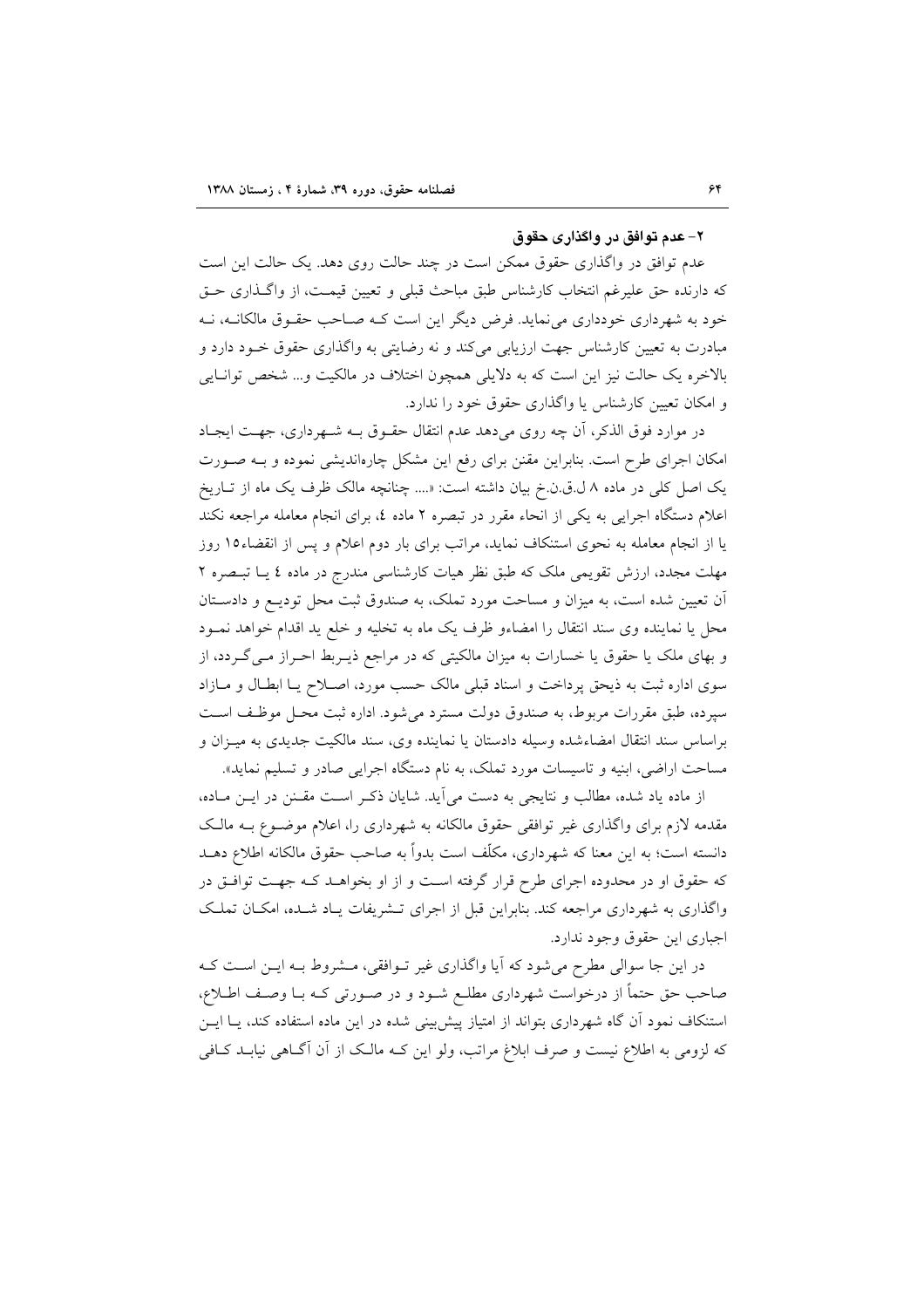است. به نظر می رسد صرف ابلاغ کافی باشد؛ چه این که مقنن در این ماده، شهرداری را صـرفاً مکلف به اجرای تبصره ۲ ماده ٤ مـیدانـد کـه در ایـن تبـصره، انتـشار مراتـب در یکـی از روزنامههای کثیرالانتشار یا آگهی در محل نیز، به عنوان طرق ابلاغ موضـوع بـه صـاحب حـق، عنوان شده است و لذا می توان گفت به صرف رعایت تبصره مزبور، هر چنـد صـاحب حـق از موضوع مطلع نشود، شهرداری خواهد توانست از راهکار پیش بینی شده در این مـاده اسـتفاده كند.

از طرفی در ماده فوق الذکر گفته شده، در صورتی که حقوق مالکانــه بــه صــورت تــوافقی واگذار نشود واگذاری به صورت اجباری خواهد بود؛ به این شکل که دادستان یـا نماینــده او، اقدام به واگذاری این حقوق به شهرداری و امضاء سند رسمی انتقال خواهـد نمـود. چنـین راه حلَّى در قوانين راجع به اجراى احكام دادگاهها نيز پيش بيني شده است و در ايـن قــوانين بــه دادستان یا مامورین اجرایی بر حسب مورد اختیار داده شده است تا از طرف مستنکف نسبت به امضـاى سند انتقال اقدام كنند. به نظر مىرسد راهحل يـاد شـده مـصداقى از قاعـده ولايـت حاکم بر مستنکف ٰ باشد.

در صورتی که راهحل مزبور را مصداقی از قاعـده اخیـر الـذکر بـدانیم در تحلیـل ماهیـت حقوقی این راهحل، شاید بتوان گفت که ماهیت حقوقی این گونه واگذاری، یعنی واگذاری غیر توافقي نيز، «عقد» است به اين معنا كه شخص ديگر به قـائم مقـامي صـاحب حـق، اقـدام بـه واگذاری حقوق به شهرداری می نماید و لذا این اقدام چهرهای از عقد به خود میگیرد. بـا ایــن حال ممکن است برخی در تحلیل ماهیت حقوقی این اقدام، اَن را یک واقعه حقوقی بدانند ک خالی از اشکال نخواهد بود.<sup>۲</sup>

در پایان این قسمت لازم به ذکر است که واگذاری غیرتوافقی در غالـب کــشورها پذیرفتــه شده است و به عنوان یک بدضروری برای حفظ منـافع اجتمـاعی در قـوانین آنهـا درج شـده است. به طور مثال در حقوق مصر مراحل و تشریفات تملک قهـری حقـوق مالکانــه بــه ایــن ترتیب است. اولاً بیان و اعلام رسمی طرح از طریق نشر اَن در روزنامهها و ذکر املاکی که در طرح قرار مي گيرند و دعوت از مالکين، جهت حضور در موعــد معــين. ثانيــاً انتقــال ملــک در

١. الحاكم ولي الممتنع.

۲. واقعه حقوقی به اعمالی گفته میشود که آثار حقوقی بر آنها مترتب میشود چه فاعل در حین ارتکاب، خواستار ترتب آن آثار باشد و یا نباشد؛ مثل این که، شخصی، مال دیگری را تلف می کند و مسوولیت مدنی و ضمان بر عمل او مترتب می گردد و حال این که فاعل آن عمل نمی خواهد که مسوولیت متوجه او گردد. اصطلاح واقعهٔ حقوقی، ترجمه اصطلاح fait Juridique است. قصد انشاء در واقعهٔ حقوقی، نقشی بازی نمیکند. ر.ک به: جعفری لنگرودی، محمد جعفر: ترمینولوژی حقوقی، ص ٧٣٤ است.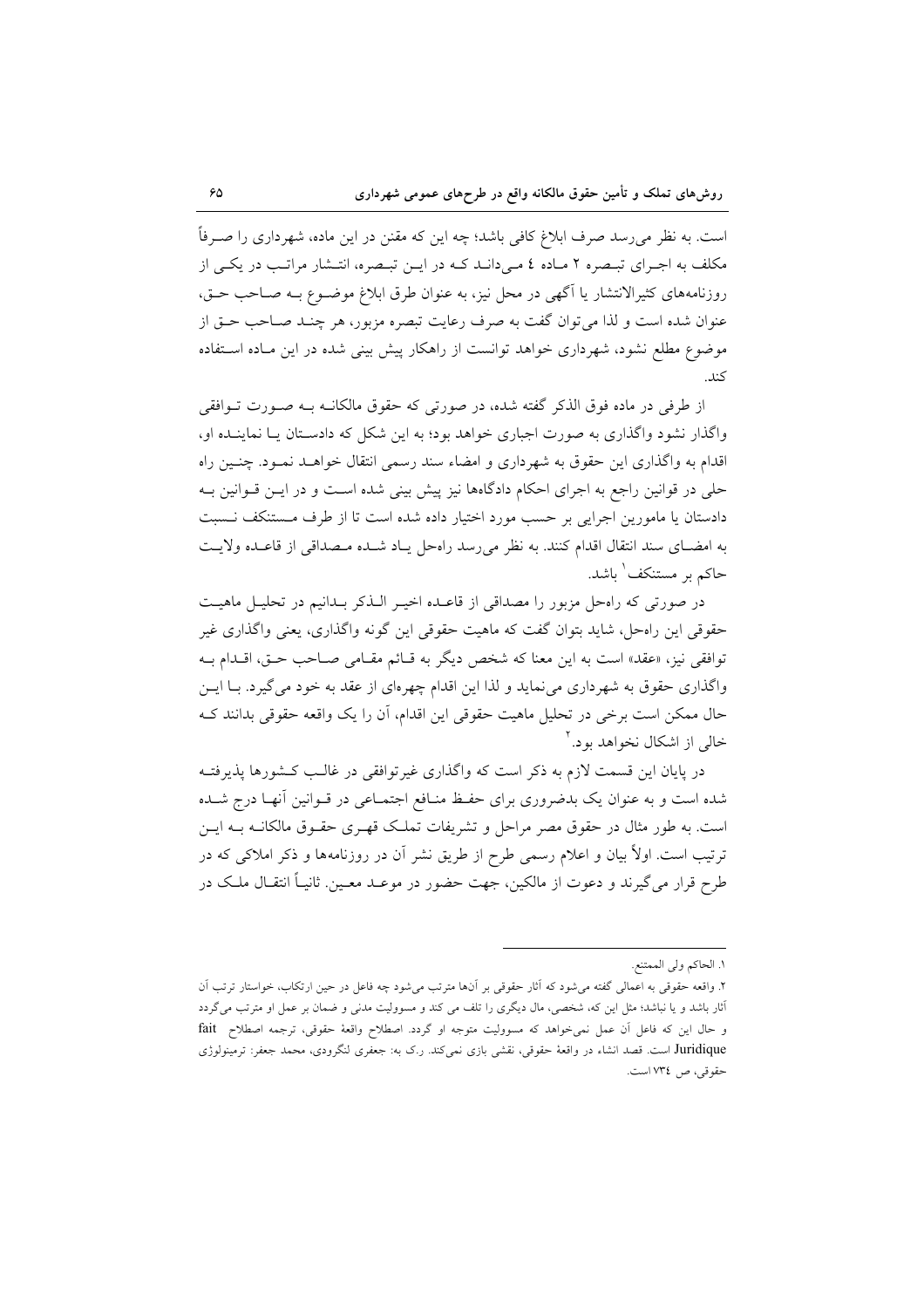مقابل دادن عوض عادلانه و در صورتی که امکان توافق نباشـد وجـه ملـک در صـندوق ثبـت توديع و بيع انجام مي شود (سنهوري، ج ٠٨، بي تا، ص ٦٣٣).

در حقوق فرانسه، متقاضی سلب مالکیت، اعم از این که ادارات دولتی و یا شهرداری باشــد در صورت نیاز، نقشه عملیات خود را ترسیم میکند و آن را با توضیحات کامل و ذکـر دلایـل نیازمندی خود به فرمانداری ارسال میدارد. پس از وصول ایـن درخواسـت بـه فرمانـداری و انجام تحقیقات لازم، پرونده امر به دادگاه اختصاصی سلب مالکیت فرسـتاده مـی شـود. دادگـاه پس از رسیدگی، حکم به سلب مالکیت مدعی علیه و انتقال آن به متقاضی در برابر بهای عادلـه صادر می کند. این حکم قابل رسیدگی پژوهشی و فرجامی است (صدر زاده افشار، بی تا، ص ۱).

#### ب: استثنائات

روشی که در بند الف، در خصوص تامین غیر توافقی مورد بحث قرار گرفت در حقوق مـا به صورت یک «قاعده» است. اما این امکان وجود دارد که مقنن بنا بـه مـصالحی و بـر حـسب وجود ضروریاتی، از این قاعده عدول نماید و روش دیگری را در تامین غیر تـوافقی برگزینــد كه ما در اين جا از اين روشهاى خاص به عنوان استثناء بر قاعده ياد مـى كنـيم. ايـن اسـتثناء، ممکن است ناظر بر زمان تامین حقوق مالکانه باشد یا این که، این استثناء مربوط بـه چگـونگی محاسبه قیمت یا حتی نحوه واگذاری حقوق مالکانه به شهرداری باشد.

با توجه به مطالب بالا، شاید در قوانین مختلف با استثنائاتی بر قاعـده مـورد بحـث مواجـه شویم، معهذا در این جا، به بررسی دو مورد استثناء بسنده میکنیم.

#### ١- استثناء اول

روشی را که قانونگذار در ماده ۹ ل.ق.ن.خ پیش بینی نموده، تصرف قبل از تملک میگویند. ٰ این روش از این جهت استثناء بر قاعده تلقی میشود کـه طبـق قاعـده، در مـوارد تامین غیرتوافقی، شهرداری مجاز به تصرف در حقوق مالکانه قبل از پرداخت تاوان آن نیـست. در صدر ماده ۸ ل.ق.ن.خ آمده است که: «تصرف اراضي، ابنيه و تاسيسات و خلع يد مالک قبل از انجام معامله و يرداخت قيمت ملک يا حقوق مالک مجاز نمي باشد...». اما اسـتثنائاً بــه شــرح ماده ۹ قانون مزبور، تصرف در حقوق مالكانه قبل از يرداخت تاوان را مجاز دانسته است.

۱. تصرف شهرداری در این جا، تصرفی است که قانوناً باید منجر به تملک و پرداخت تاوان شود و نباید این تصرف را با مواردی اشتباه کنیم که تصرف به تجویز قانون به صورت «موقت» با پرداخت تاوان یا بدون پرداخت تاوان، صورت می پذیرد. مثلاً در قانون مصر، حالتی پیش بینی شده که اداره دولتی می تواند ملک دیگری را به صورت موقت در موارد ضروری در مقابل پرداخت اجرت مدت تصرف، بدون کسب رضایت مالک تصرف کند. ر.ک به: سنهوری، عبدالرزاق احمد: همان منبع، ج ٨ ص ٦٢٠.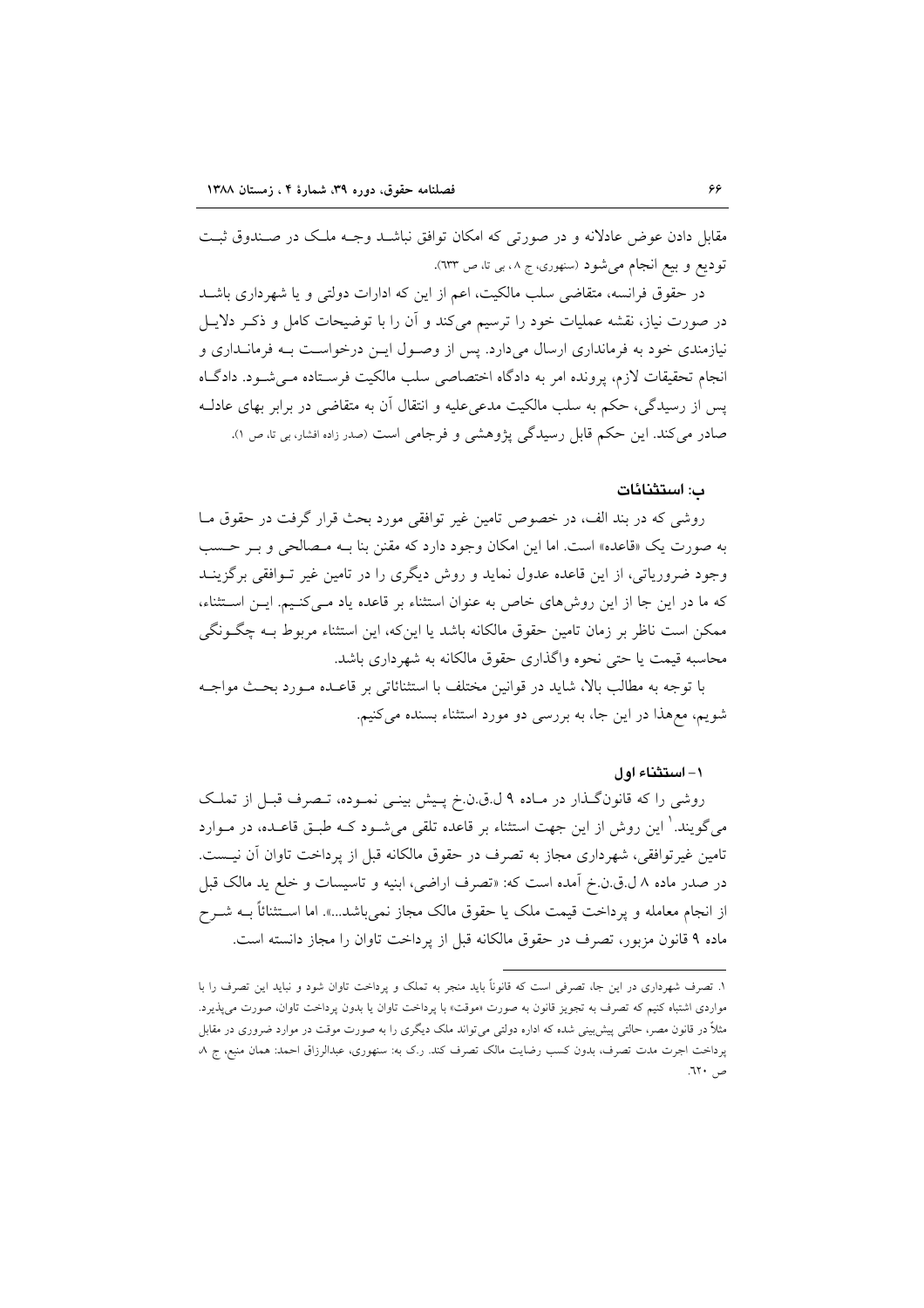اما ماده ۹ ل.ق.ن.خ مقرر داشته است: « در صورتی که فوریت اجرای طرح بـا ذکـر دلایـل موجه به تشخیص وزیر دستگاه اجرایی ضرورت داشته باشد، بـه نحـوی کـه عـدم تـسریع در انجام طرح موجب ضرر و زیان جبران ناپذیری گردد، دستگاه اجرایی میتوانـد قبـل از انجـام معامله قطعی و با تنظیم صورت مجلس وضع موجود ملک، با حضور مالک یــا نماینــده وی در غیاب او، و نماینده دادستان و کارشناس رسمی نسبت به تصرف و اجرای طـرح اقـدام نمایـد. لیکن دستگاه اجرایی مکلف است حداکثر تا سه ماه از تاریخ تـصرف نـسبت بـه پرداخـت یـا توديع قيمت عادله، طبق مقررات اين قانون اقدام نمايـد». و در تبـصره ايـن مـاده گفتـه شـده: «مالک یا صاحب حق می تواند در صورت عدم پرداخت بها در مدت مزبور با مراجعه به دادگاه صالحه، درخواست توقیف عملیات اجرایی را تا زمان پرداخت بها بنماید و محاکم صـالحه بـه موضوع، خارج از نوبت رسیدگی و حکم لازم صادر می نمایند و در صـورت پرداخـت قیمـت تعيين شده، بلافاصله رفع توقيف عمليات اجرايي به عمل خواهد آمد». همانگونه كه ملاحظـه می شود قانونگذار به صورت استثنایی اجازه داده است که در مـوارد ضـروری، تـامین حقـوق مالکانه بعد از تصرف در حقـوق مالکانــه انجـام گیـرد، در حـالی کــه طبـق قاعـده، در تــامین غیرتوافقی، تامین حقوق مالکانه باید قبل از تصرف در این حقوق صـورت پــذیرد لــذا از ایــن حیث می توان گفت که روش انتخاب شده توسط مقنن، با روشی کـه در مـاده ٨ همـين قـانون آمده است متفاوت است و حالتي استثنايي و محدود به موارد خاص دارد.

از ماده مزبور اینگونه استفاده می شود که بهرهگیری از این روش استثنایی صـرفاً در مـوارد ضروری و فوری، اَن هم به تشخیص وزیر دستگاه اجرایی،<sup>۱</sup> امکان پذیر اسـت. از طرفــی ایــن استثناء، همانگونه که گفته شد فقط مربوط به مساله زمان پرداخت تاوان است و در خـصوص نحوه تعیین قیمت و نحوه واگذاری حقوق، طبق توافـق یـا طبـق قاعـدهای کـه در تـامین غیـر توافقی گفته شد عمل می شود؛ یعنی این که بعد از تصرف در حقوق مالکانه، شهرداری مکلف است طبق مواد ديگر ل. ق. ن. خ نسبت به پرداخت تاوان اقدام نمايد.

١. در مورد تصرف قبل از تملک توسط شهرداریها، اختلاف شده است که آیا طبق ماده ٩ ل. ق. ن. خ، تشخیص فوریت اجرای طرح با وزیر کشور است یا این که شهردار میتواند این فوریت را تشخیص دهد. برخی معتقدند که در مورد شهرداریها، وزیر کشور باید این فوریت را تشخیص دهد و در مقابل، عدمای عقیده دارند چون شهرداری دارای شخصیت حقوقی مستقل است مرجع تشخیص فوریت شخص شهردار است. در تایید نظر اخیر میتوان به ماده واحده قانون تعیین وضعیت املاک واقع در طرحهای دولتی و شهرداریها مصوب ۱۳٦۷ نیز توجه داشت. در این ماده واحده، تایید ضرورت اجراء طرح، با وزیر یا بالاترین مقام دستگاه اجرایی بر حسب مورد است. نظریه شمارهٔ ۷۲۲۵٦– ۱۳٦٦/۷/۱۹ اداره کل حقوقی ریاست جمهوری مندرج در مجموعه نظرات حقوقی سال ۳۶٦ اداره کل حقوقی نهاد ریاست جمهوری نیز موید همین معناست.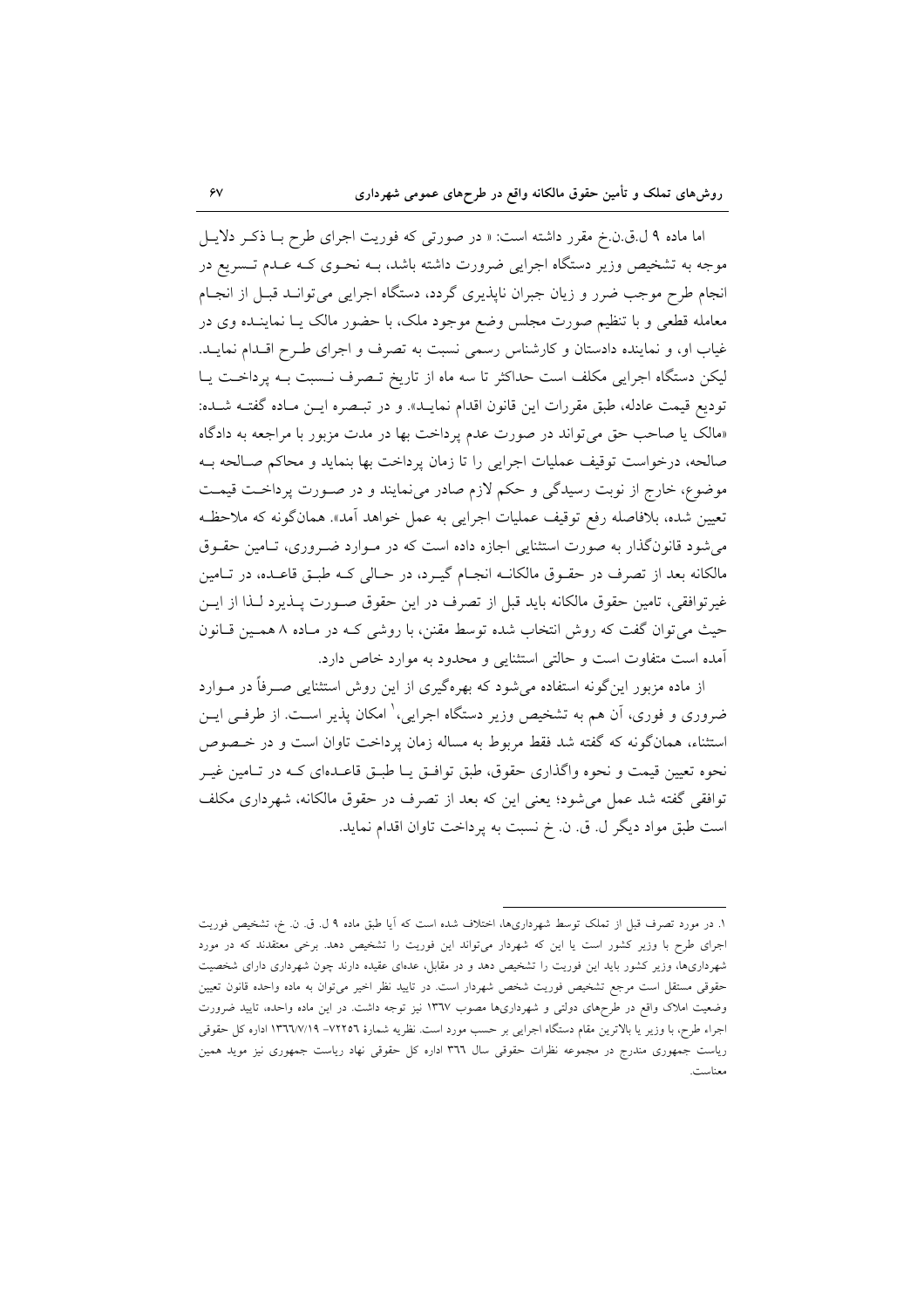شایان ذکر است هر چند به شرح ماده ۹ فوقالذکر، مقـنن امتیـازی بـرای دسـتگاه اجرایــی منظور داشته است، با این حال قانون، دستگاه اجرایی را مکلف نموده است که حـداکثر ظـرف مدت سه ماه از تاریخ تصرف، نسبت به پرداخت تاوان اقدام نماید در غیر ایــن صــورت، ایــن امتیاز بعد از گذشت سه ماه از دستگاه اجرایی سلب و طبق تبصره ماده مزبور عملیات اجرایـی به درخواست صاحب حقوق مالكانه و به حكم محاكم صالحه توقيف خواهد شد.

#### ۲– استثناء دوم

یکی دیگر از مواردی که می توانیم به عنوان روش خاص تامین غیر توافقی یـا بــه تعبیــری استثناء بر قاعده از آن یاد کنیم، روش مقرر در تبصره ٦ ماده ۹ قانون زمین شهری ْ است.

هر چند به دلالت تبصره ۱۱ همین ماده ٔ، روش مذکور در تبصره ٦ در حال حاضر قابلیت اجرایی ندارد ولی از آن جایی که، از حیث علمی و نیز از حیث تـاریخی، روش ذکـر شـده در این تبصره، قابل توجه و تامل است و چون هنوز در مراجع قـضایی، نـسبت بـه تملـکهـای صورت گرفته طبق این تبصره شکایت و اعتراض صورت می پذیرد، لذا به بررسی ایــن تبــصره به عنوان یک روش خاص تامین غیر توافقی میپردازیم.

در ماده ۹ قانون فوق الذكر گفتـه شـده كـه: «وزارت مـسكن و شهرسـازى موظـف اسـت زمینهای مورد نیاز برای امر مسکن و خدمات عمومی را ضمن استفاده از کلیه اراضی موات و دولتی در شهرهایی که به پیوست این قانون به دلیل عدم تکافوی اراضی مذکور در این شهرها ضرورت آن حتمی است، به ترتیب از زمینها بایر و دایر شهری ٔ تامین نماید…».

در تبصره ۹ ماده فوق آمده است: «در صورت استنکاف یا عدم مراجعه و یا عدم دسترســی به مالک یا نامشخص بودن نـشانی مالـک پـس از اعـلان وزارت مـسکن و شهرسـازی و در صورت وجود تعارض ثبتی و در وثیقه بودن ملک یا هر گونه اشکالات حقوقی یا ثبتـی دیگـر که مانع از انجام معامله دولت گردد، دولت یا شهرداریها با سیردن بهای زمین مورد تملک بـه صندوق ثبت محل، زمین را تملک و حسب مورد وزارت مسکن و شهرسازی یا شـهرداری بـه

١. مصدر ١٣٦٦/٦/٢٢.

۲. تبصره ۱۱ ماده ۹ قانون زمین شهری میگوید: «این ماده و تبصره های آن با استفاده از اجازه مورخ ۱۳٦٠/۷/۱۹ حضرت امام خمینی مدظله العالی که در آن مجلس شورای اسلامی را صاحب صلاحیت برای تشخیص موارد ضرورت دانستهاند صرفاً در شهرهای مندرج در پیوست این قانون و تبصرههای ۷ و ۸ آن در کلیه شهرها و شهرکهای سراسر کشور، برای مدت ٥ سال از تاریخ تصویب قابل اجرا است و پس از مهلت مذکور در شهرهای یاد شده نیز، مانند سایر شهرهای کشور سایر مواد قانون، قابل اجراءخواهد بود».

۳. منظور از اراضی دایر شهری با عنایت به قسمت آخر ماده ۵ قانون زمین شهری، صرفاً «اراضی کشاورزی یا آیش، اعم از محصور یا غیر محصور» بوده است. رای شمارهٔ ۱۱۳ الی ۱۵– ۱۳۷۳/۱۰/۳ هیات عمومی دیوان عدالت اداری، موید همین معناست.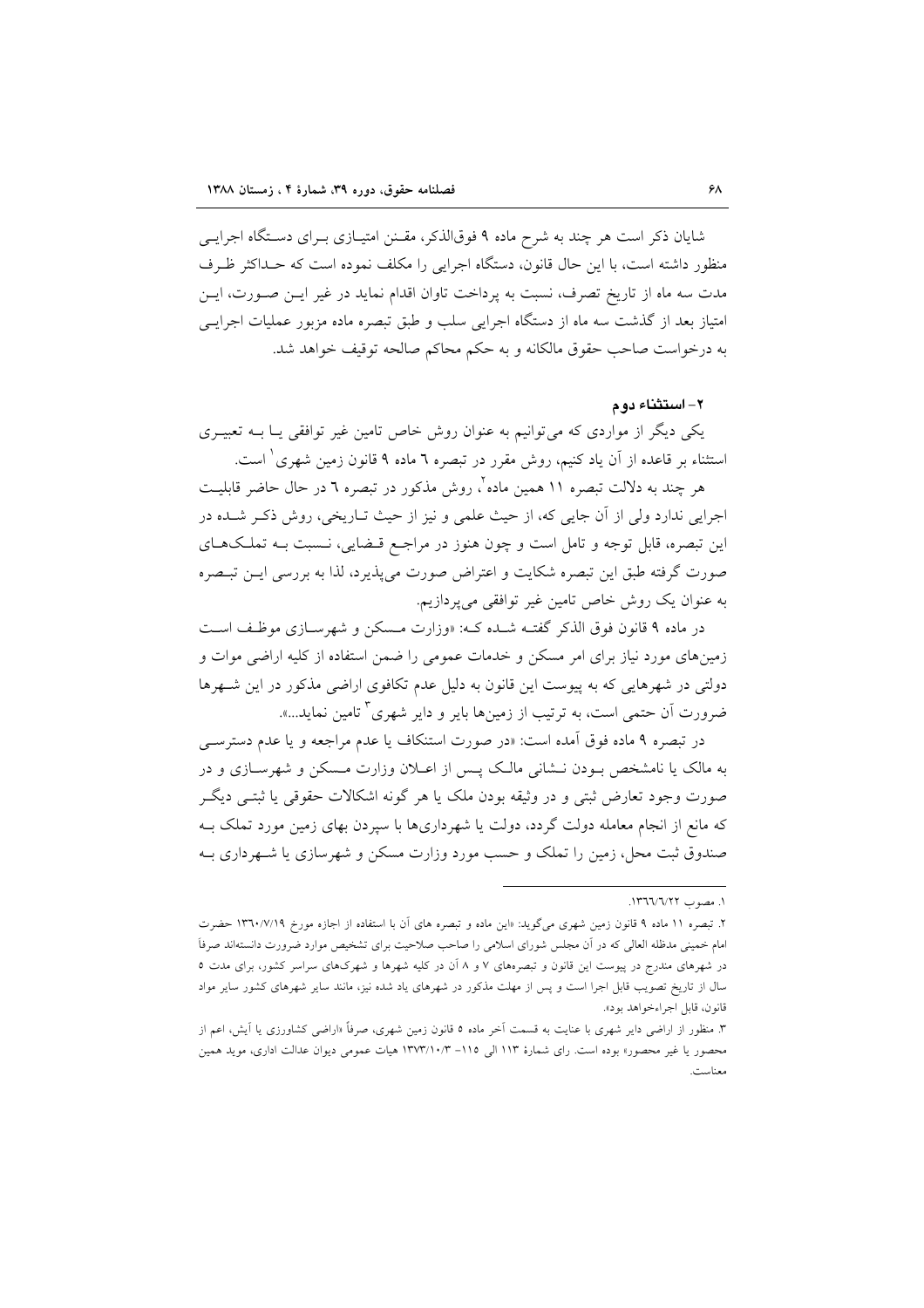قائم مقامی مالک، سند انتقال را امضاء می نماید و در موقع مراجعه مالک، پس از ارایــه مفاصــا حسابهای لازم و رفع هر گونه اشکال، بهای آن قابل پرداخت می باشد و یا در صورت امکان، زمین معوض واگذار میگردد» و در تبصره ۹ همین ماده در بیان نحوه ارزیابی حقـوق مالکانــه واقع در طرح آمده است که: «تقویم دولت براساس قیمت منطقـهای (ارزش معـاملاتی) زمـین بوده و بهای اعیانیها در اراضی و سایر حقوق قانونی طبق نظر کارشناس رسمی دادگستری بـر اساس بهای عادله روز تعیین می گردد».

همان طور که مشاهده می شود روش مقرر در فوق از چند جهت استثنایی و خبلاف قاعـده است.

اولاً، طبق قاعده در روش تامین غیر تــوافقی، تعیــین ارزش حقــوق مالکانــه، بــا کارشــناس رسمی دادگستری و بر اساس بهای عادله روز است در حالی که در روش فـوق الـذکر، ارزش زمین طبق قیمت منطقهای (ارزش معاملاتی) محاسبه می شود.

ثانیاً، مطابق قاعده، این دادستان یا نماینده اوسـت کــه بــه قــائم مقــامی از صــاحب حقــوق مالکانه مبادرت به امضاء سند انتقال می نمایـد، در حـالی کـه در تبـصره مـورد بحـث، وزارت مسکن و شهرسازی در مورد طرحهای مربوط به دولت و شـهرداری در خـصوص طـرحهـای مرتبط با شهرداری، مبادرت به امضاءسند انتقال به قائم مقامی مالک می نماید. در واقع وزارت مسکن یا شهرداری بر حسب مورد، هم نقش ناقل را بازی میکند و هم نقش منتقل الیه را.

به هر صورت همان طور که گفته شد در مقطعی، روش مقرر در این تبصره، به عنـوان یـک روش استثنایی در تامین غیرتوافقی حقوق مالکانه مورد استفاده قرار می گرفته است که به دلیل ناعادلانه بودن روش یاد شده، اعتراضات و شکایات زیادی را در پی داشت و مراجع قبضایی

۱. منظور از قیمت منطقهای یا ارزش معاملاتی، ارزشی است که توسط کمیسیون مقرر در ماده ٦٤ قانون مالیاتهای مستقیم برای اراضی و ابنیه واقع در شهرها، با هدف مشخص شدن قیمت آنها جهت اخذ مالیات تعیین میگردد.

۲. ناگفته نماند که روش یاد شده فقط قابل استفاده برای وزارت مسکن و شهرسازی و شهرداریها بوده است. هیات عمومی دیوان عدالت اداری در رای شماره ۱٤۱– ۱۳۷۰/۱۱/۱ خود بخشنامه شماره ۱۶۹۰۸/ ل- ۱/۵۰۰۱ مورخ ۱۳٦٨/٥/۲۳ وزارت مسکن و شهرسازی مبنی بر تفویض اختیارات قانونی مقرر در تبصره ٦ ماده ۹ قانون زمین شهری مصوب ١٣٦٦ به سایر دستگاهها را باطل اعلام نموده است. در این رای آمده: «اختیارات قانونی مقرر در تبصره ٦ ماده ۹ قانون زمین شهری مصوب ۰۱۳٦٦/٦/٢٢ برای وزارت مسکن و شهرسازی براساس صلاحیت و موقعیت و شخصیت وزارتخانه مرقوم، تصویب و قائم به شخصیت حقوقی آن وزارت بوده وهر نوع تفویض و واگذاری آن مستلزم تصویب قانونگذار است. بنا به مراتب، بخشنامه شماره ۱/۱٤۹۰۸ل- ۱/۰۰۱۱ مورخ ۱۳٦٨/٥/۲۳ وزارت مسکن و شهرسازی بر خلاف قانون تشخیص و ابطال میگردد». در واقع از یک دیدگاه می توان گفت، هیات عمومی دیوان، درصدد جلوگیری از توسعه این راهحل استثنایی که راه حلی غیرعادلانه بود بر آمده است. همچنین ر.ک به: رای شماره ٤٦٧- ١٣٨١/١٢/٢٥ هیات عمومی دیوان عدالت اداری که مطلب فوق را تاييد مى كند.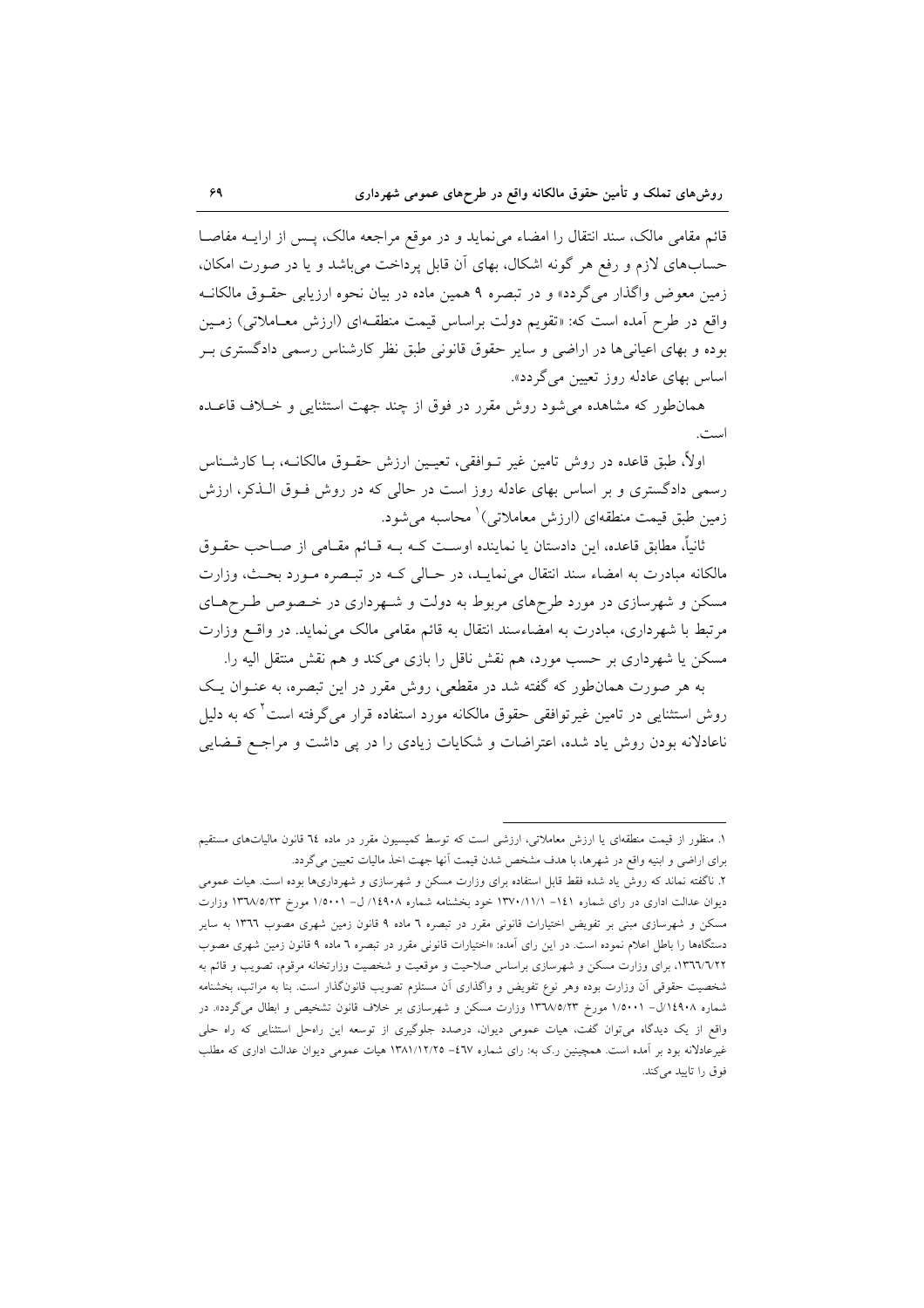نیز در موارد زیادی، تملک به عمل آمده طبق این تبصره را به دلیـل ناعادلانــه بــودن، ولــی بــا توجيهات قانوني و استناد به مقررات همين قانون، باطل نموده و يا مي نمايند.

#### نتىجەگىرى

۱- قانونگذار ایرانی در تدوین مقررات مربوط به نحوه اجرای طرحهای عمومی، بیشتر تحت تاثیر قواعد و اصولی بوده که حقوق عمومی را بر حقوق مالکانه ترجیح میدهند. شکی نیست که باید برای رسیدن به اهدافی که متضمن منافع عمومی و تامین کننده مصالح اجتماعی است، تلاش کرد؛ امّا این که اشخاص و افراد در این مسیر، چه هزینههایی باید پرداخت کنند و تا چه میزان باید از آزادیها و مالکیت خصوصی بگذرند مهم و در خور توجه است. در دین ما که یکی از منابع اصلی تغذیه حقوق موضوعه ماست بر احترام به مالکیت خصوصی تاکید گردیده است. از این روی، شایسته است که قانونگذار در تدوین این قبیل مقررات، توجه و التفات بیشتری به حقوق خصوصی نشان دهد. وضعیت فعلی قوانین مورد بحث، چندان راضی كننده نيست و تضمينات لازم را براى حفظ حقوق مالكانه اشخاص، ايجاد نمى كند. در نتيجه می توانیم با شرایط فعلی، قانونگذار را متهم به جانبداری از حقوق عمومی و نادیده گرفتن حقوق مالكانه اشخاص نماييم.

۲- اگر دارنده حقوق مالکانه و شهرداری در خصوص قیمت یا انتقال حقوق مالکانه به شهرداری به توافق نرسند، مقنن راهکاری را در قوانین مربوطه پیش بینی کرده که از آن، به عنوان روش غیر توافقی یاد کردیم. روش مقرر در قوانین ما، هر چند نسبت به قوانین گذشته، دارای برتریها و امتیازاتی است ولی این روش، تضمین لازم و کاملی برای حفاظت و حمایت از حقوق مالکانه نیست. در روش موجود، ابتکار عمل در دست کارشناسان قرار می گیرد بدون اّن که نظارت قضایی لازم بر روند تملک حقوق مالکانه وجود داشته باشد. کارشناس صرفاً به قیمت و ارزش حقوق مالکانه توجه دارد و در خصوص سایر جنبههای این جریان، نه تخصصی دارد و نه امکان و قدرت بررسی و بازرسی را دارد.

با وصف فوق، به نظر می رسد، قوانین فعلی نیازمند اصلاح هستند. جهتگیری اصلاح باید به سمتی باشد که بر جریان تملک قهری حقوق مالکانه، به نوعی نظارت قضایی وجود داشته باشد تا در پر تو این نظارت، از خودسریها و خودکامگی های احتمالی متصدیان امر جلوگیری شود. از دو نکته غافل نشویم. یکی این که، این نظارت، هر چند لازم است ولی نباید به نحوی باشد که باعث اطاله و کندی جریان تملک حقوق مالکانه شود. دیگر این که، بهتر است این نظارت قضایی از سوی مراجع قضایی خاصی انجام شود. تخصصی شدن این نظارت هم به نفع عموم است و هم باعث حمايت از حقوق مالكانه است.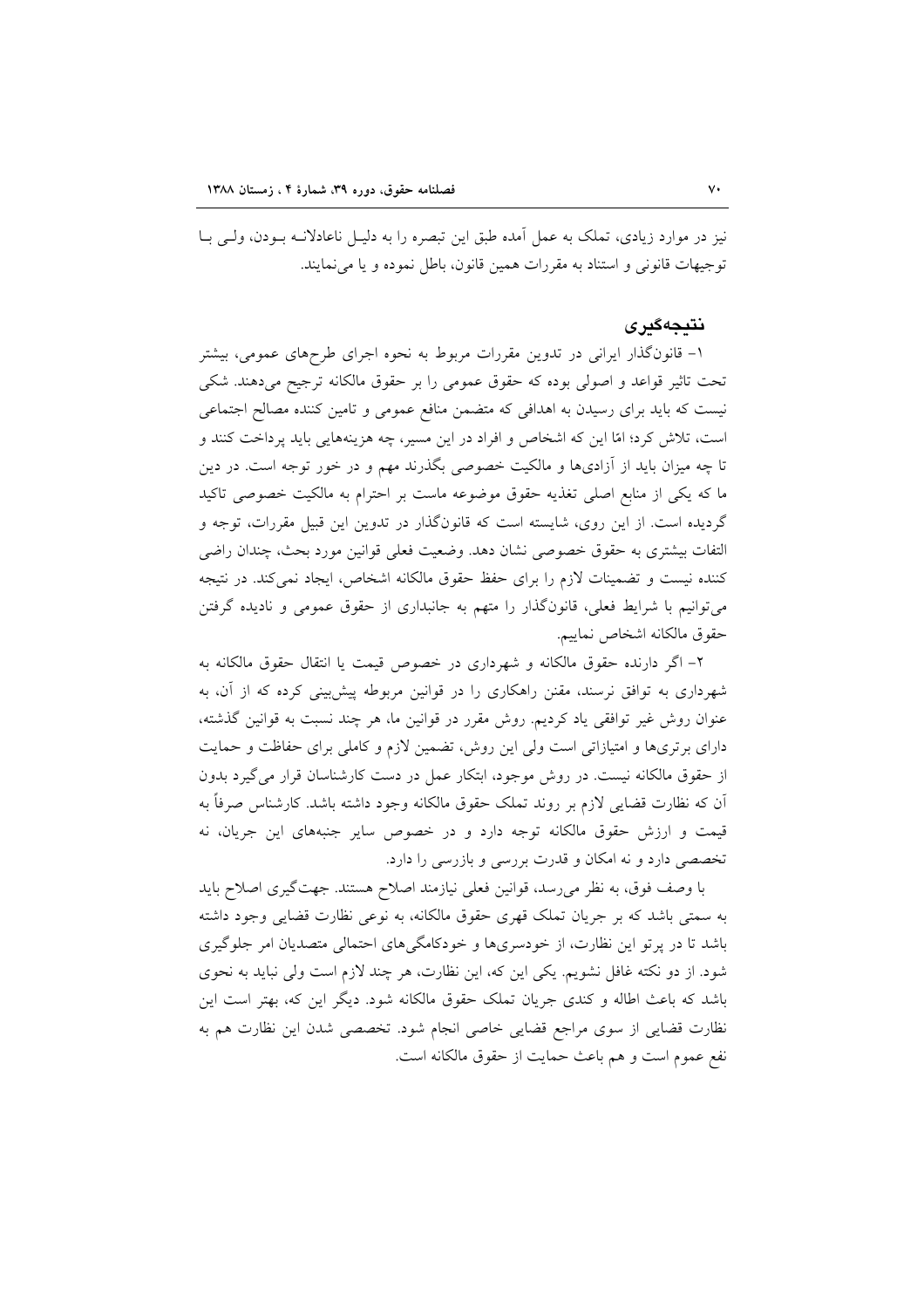# منابع و مأخذ

## الف– فارسى

- ۱. احمدی، حسن،(۱۳۷۵). **نگرشی بر الگوهای برنامهریزی شهری در جهان**، چاپ دونم، تهران، مرکز مطالعات و برنامهریزی شهري.
	- ۲. جعفری لنگرودی، محمد جعفر،(۱۳۷۸)، **ترمینولوژی حقوق**، چاپ پانزدهم، تهران، گنج دانش.
- ۳. قریب، فریدون، (۱۳۸۰) **بررسی تطبیقی نظامهای شهرسازی (هلند. نروژ، فنلاند. سوئد و دانمارک)**، چاپ او*ژ*ل، تهران، دانشگاه تهران.
	- ٤. کامیار، غلامرضا، (١٣٨٢)، حقوق شهری، چاپ اول، تهران، مجمع علمی و فرهنگی مجد.
	- ۵. گرجی، ابوالقاسم، (۱۳۷۵)، **مقالات حقوقی**، جلد دوم، چاپ دوم، تهران، دانشگاه تهران.

#### ب-عربي

- ۱. انصاری، شیخ مرتضی، (١٣٧٤)، **کتاب المکاسب**، جلد دوم، چاپ سوم، قم، دهاقانی (اسماعیلیان).
- ۲. انصاری، شیخ مرتضی، (١٣٧٤)، **کتاب المکاسب**، جلد سوم، چاپ سوم، قم، دهاقانی (اسماعیلیان).
- ۳. سنهوری، عبدالرزاق احمد، (بی تا)، **الوسیط فی شرح القانون المدنی الجدید**، جلد هشتم، بدون شماره چاپ، بیروت، دارالاحياء التراث العربي.
- ٤. طوسى، ابوجعفر محمدبن الحسن بن علي، (١٣٧٨)، **المبسوط في فقه الاماميه**، جلد سوم، بدون شماره چاپ، قم، المكتبه المرتضويه.

#### ج- مقالات

- ۱. صالحی، حسین، (۱۳۸۳)، **الزامات قانونی دولت و شهرداری در تملک اراضی و املاک**، ماهنامه شهرداری ها، شماره ۲٤، سال ششم.
	- ۲. صدرزاده افشار، سید محسن، (ب<sub>ی</sub> تا)، **سلب مالکیت به سبب منافع عمومی در حقوق فرانسه**.

#### د- قوانين

- ١. لايحه قانوني نحوه خريد و تملك اراضي و املاك براي اجراي برنامههاي عمومي، عمراني و نظامي دولت مصوب ١٣٨٥.
	- ۲. قانون تعیین وضعیت املاک واقع در طرحهای دولتی و شهرداریها، مصوب ۱۳٦۷.
		- ۳. قانون نحوه تقویم ابنیه، املاک و اراضی مورد نیاز شهرداریها مصوب ۱۳۷۰.
	- ٤. قانون تشکیلات، وظایف و انتخابات شوراهای اسلامی کشور و انتخاب شهرداران مصوب ١٣٧٥.
		- ٥. قانون زمين شهري مصوب ١٣٦٦.
		- ٦. قانون مالياتهاي مستقيم مصوب ١٣٦٦.

#### هـــ- آيين نامهها و مصوبات

- ١. آيين نامه مالي شهرداريها مصوب ١٣٤٦. ۲. آیین نامه معاملات شهرداری تهران مصوب۱۳۵۵.
- ۳. مصوبه هفدهم شوراي اسلامي شهر تهران مصوب١٣٧٨.